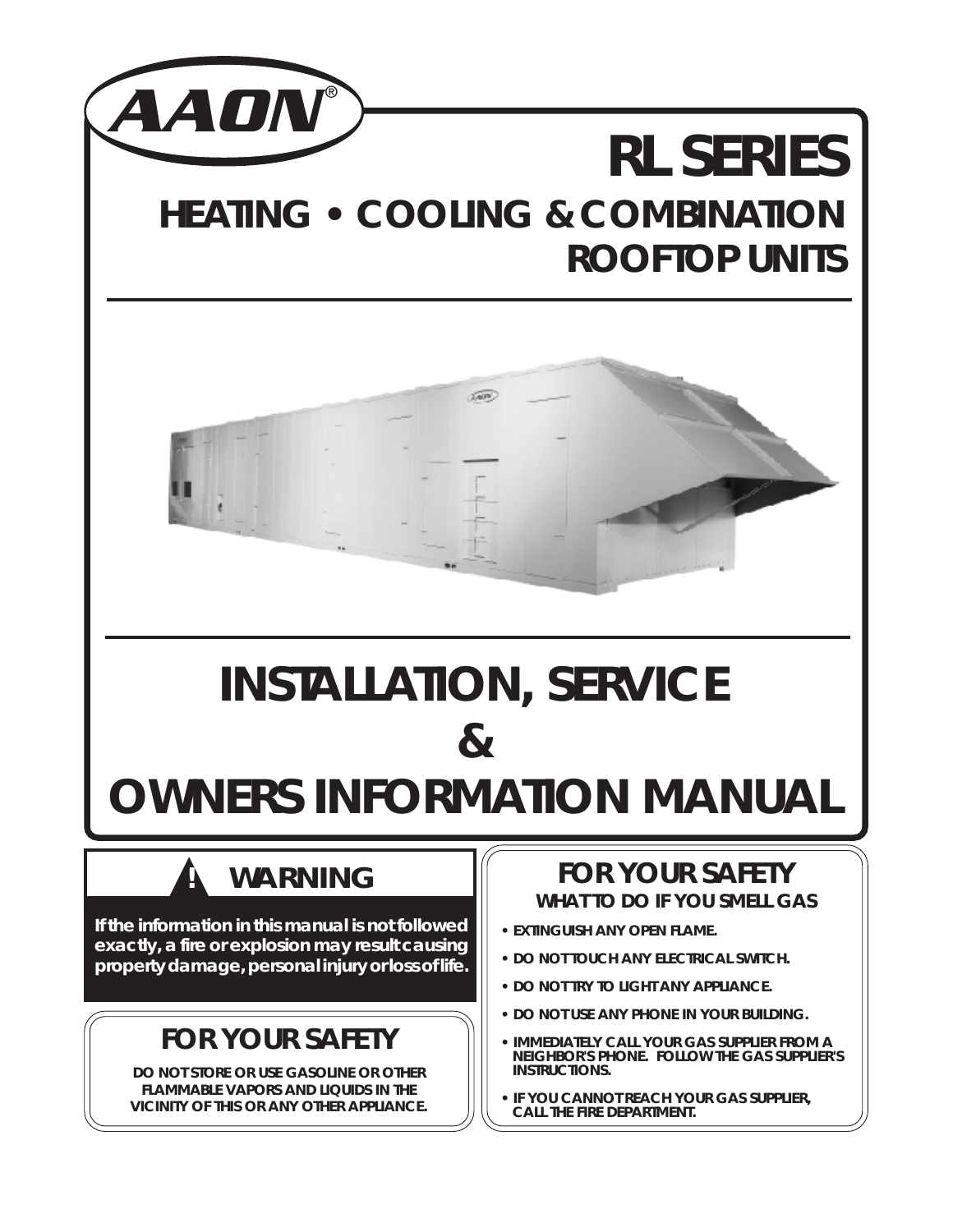

## **AAON®** TABLE OF CONTENTS

| Unpacking<br>Certification<br>Codes and Ordinances                             | 03  |
|--------------------------------------------------------------------------------|-----|
|                                                                                | 04  |
|                                                                                |     |
| Setting the Curb / Unit<br>Service Clearances                                  | -06 |
| Outside Air Hood                                                               |     |
| Compressor Compartment Exhaust Fan - Rain Hood Installation                    |     |
| Electrical Information<br>Unit Access Doors                                    |     |
| Spring Isolator Adjustment                                                     |     |
| Gas Heating Units<br>Cooling                                                   |     |
| Condensate Piping Information                                                  |     |
| General<br><b>Refrigerant Filter Driers</b><br>Refrigerant Charge              |     |
| Cleaning                                                                       | 19  |
|                                                                                | 20  |
| General Information                                                            | 28  |
|                                                                                |     |
| PRACTICAL GUIDELINES FOR RL UNIT LIFTING                                       |     |
| Owner should pay particular attention to the words: NOTE, CAUTION AND WARNING. |     |

NOTES are intended to clarify or make the installation easier. CAUTIONS are given to prevent equipment damage. WARNINGS are given to alert owner that personal injury and/or equipment damage may result if installation procedure is not handled properly.

It is the intent of AAON, Inc. to provide accurate and current specification information. However, in the interest of product improvement, AAON, Inc. reserves the right to change pricing, specifications and/or design of it's products without notice, obligation or liablity.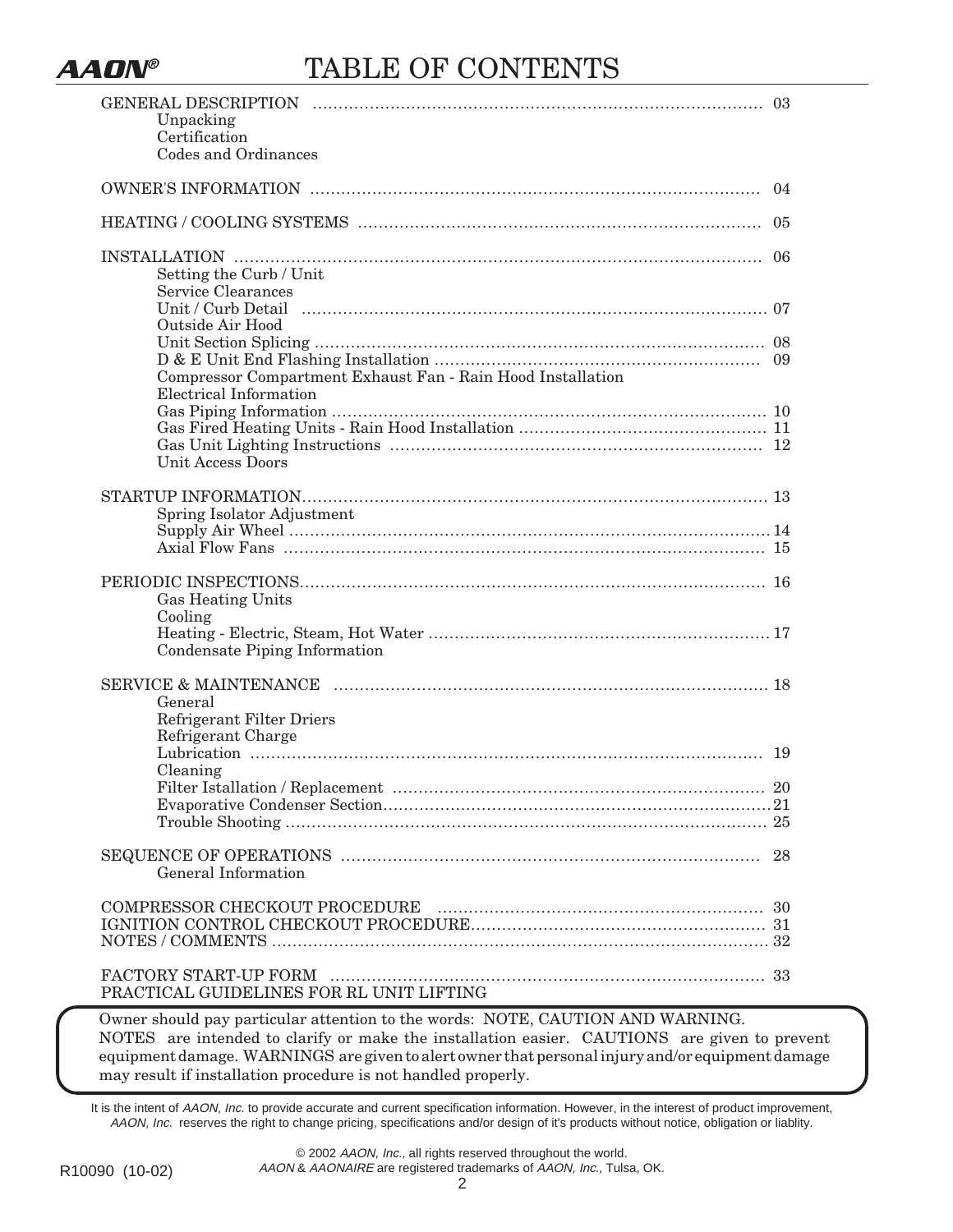### **GENERAL DESCRIPTION**

The units are designed as self-contained heating, cooling or combination units for outdoor or indoor installation using the refrigerant shown on the rating plate, chilled water, natural gas, electric resistance, steam or hot water.

#### UNPACKING

When received, the unit should be checked for damage that might have occurred in transit. If damage is found, it should be noted on the carrier's Freight Bill. A request for inspection by carrier's agent should be made in writing at once.

## **WARNING**

**Improper installation, adjustment, alteration, service or maintenance can cause property damage, personal injury or loss of life. Installation and service must be performed by a qualified installer, service agency or the gas supplier.**

**NOTE: These units must not be used as a "construction heater" at any time during any phase of construction. Very low return air temperatures, harmful vapors, and misplacement of the filters will damage the unit and its efficiency.**

#### **CERTIFICATION**

- GAS HEAT MODELS
	- (a) Design Certified as a forced air furnace with or without cooling unit.
	- (b) Certified for outdoor installation only.
	- (c) Certified for installation on combustible roof with a minimum of 12" high curb.
	- (d) Certified with Heat Exchanger located downstream from Evaporator coil.

#### • STEAM OR HOT WATER HEAT MODELS

- (a) Certified as a forced air furnace with or without cooling unit.
- (b) Certified for outdoor or indoor installation.
- (c) Certified for installation on combustible roof with a minimum of 12" high curb.
- (d) ARI certified coils.
- ELECTRIC HEAT MODELS
	- (a) Certified as an electric warm air furnace with or without cooling unit.
	- (b) Certified for outdoor or indoor installation.
	- (c) Certified for installation on combustible roof with a minimum of 12" high curb.
- COOLING MODELS
	- (a) Certified as a commercial central air-conditioner with or without electrically operated compressor.
	- (b) Certified for outdoor installation only.
	- (c) Certified for installation on combustible roof with a minimum of 12" high curb.
	- (d) ARI certified coils.

#### • CHILLED WATER AIR HANDLERS

(a) Certified for indoor or outdoor use.

#### CODES AND ORDINANCES

System should be sized in accordance with National Warm Air Heating and Air Conditioning Association Literature, or the Guide of American Society of Heating, Refrigeration and Air Conditioning Engineers. The installation must conform with local building codes or, in the absence of local codes with (United States) National Fuel Gas Code "ANSI-Z83.8B", (Canada) current CAN / CGA- 2.6B-MØØ. Installation Codes for Gas Burning Appliances and Equipment, current C.S.A. Standard C22.1, Canadian Electrical Code Part 1, and C.S.A. Standard B52 Mechanical Refrigeration Code, and Local Plumbing or Waste Water Codes.

## ▲**! IMPORTANT**

**The Clean Air Act of 1990 bans the intentional venting of refrigerant (CFC's and HCFC's) as of July 1, 1992. Approved methods of recovery, recycling or reclaiming must be followed. Fines and/or incarceration may be levied for non-compliance.**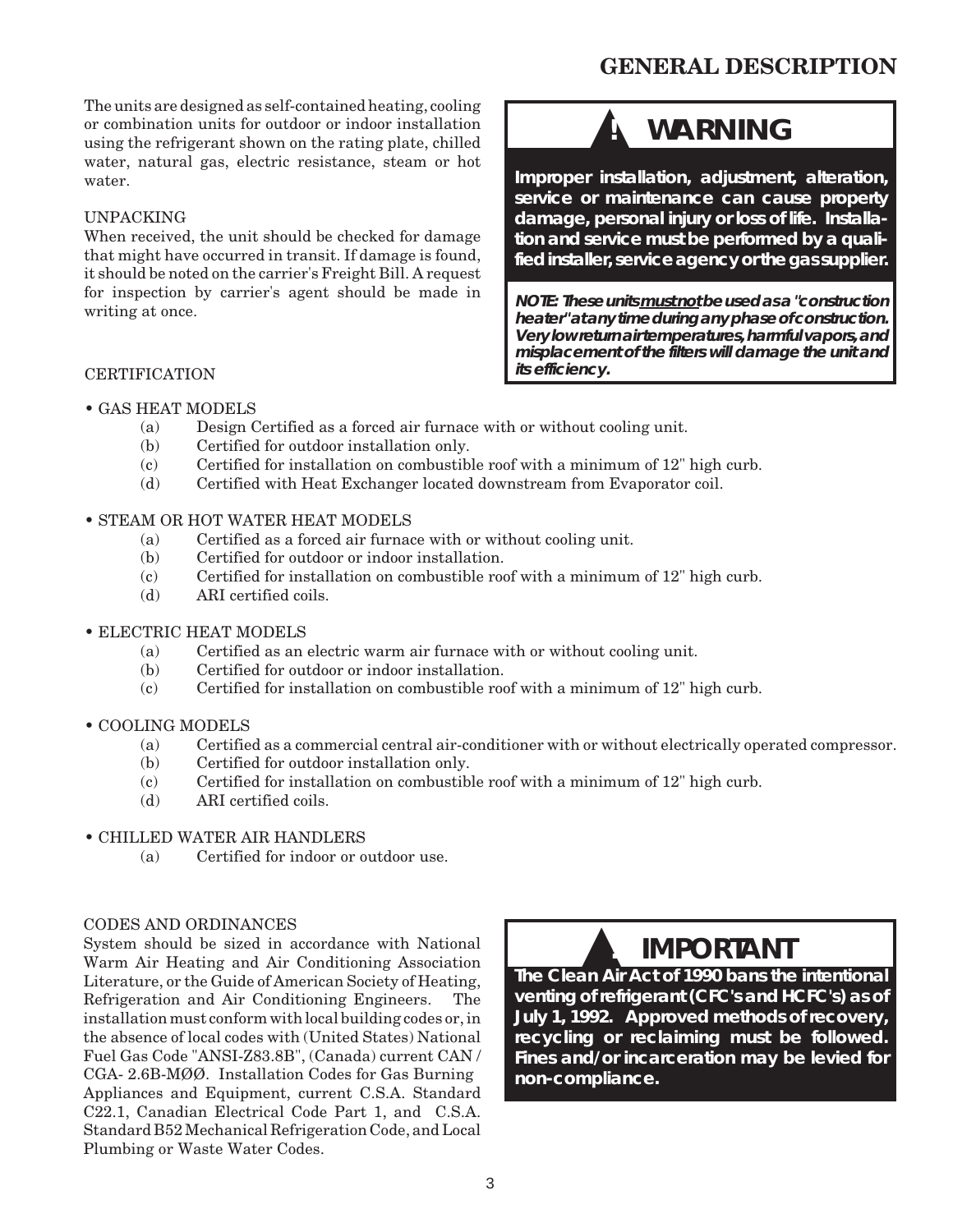### **OWNER'S INFORMATION**

#### **WARNING**

Failure to observe the following instructions will result in premature failure of your system, and possible voiding of the warranty.

#### DIRECT EXPANSION (DX) COOLING UNITS

Never cut off the main power supply to the unit, except for complete shutdown. When power is cut off from the unit, any compressors using crankcase heaters cannot prevent refrigerant migration. This means the compressor will cool down, and liquid refrigerant will accumulate in the compressor. Since the compressor is designed to pump refrigerant gas, damage may occur when power is restored.

If power must be cut off for more than an hour, turn the thermostat system switch to "OFF", and leave it off until the main power switch has been turned on again for at least twenty four hours for units with compressor crankcase heaters. This will give the crankcase heater time to clear any liquid accumulation out of the compressor before it is required to run.

Always control the system from the thermostat, or control panel, never at the main power supply (except for emergency or for complete shutdown of the system).

During the cooling season, if the air flow is reduced due to dirty air filters or any other reason, the cooling coils will get too cold and will cause excessive liquid to return to the compressor. As the liquid concentration builds up, oil is washed out of the compressor, leaving it starved for lubrication.

The compressors must be on a minimum of 4 minutes and off for a minimum of 5 minutes. The cycle rate must not exceed 8 starts per hour.

THE COMPRESSOR LIFE WILL BE SERIOUSLY SHORTENED BY THIS REDUCED LUBRICATION, AND THE PUMPING OF EXCESSIVE AMOUNTS OF LIQUID OIL AND REFRIGERANT.

#### GAS OR ELECTRIC HEATING

The system is designed to cool or heat a given amount of air each minute it operates. If this amount of air is greatly reduced (approximately 1/3 during the heating season), the heat exchanger / heater coil will overheat, and may cut the burner / heater off entirely by action of the safety high temperature limit device which is incorporated in the exchanger or heating area.

GAS HEAT UNITS - Should overheating occur, or the gas supply fail to shut off; shut off the manual gas valve to the furnace before shutting off the electrical supply.

PROLONGED OVERHEATING OF THE HEAT EXCHANGER WILL SHORTEN ITS LIFE.

Improper installation, adjustment, alteration, service or maintenance can cause property damage, personal injury or loss of life. Installation and service must be performed by a qualified installer, service agency or if gas fired units, the gas supplier. Refer to installation instructions provided with the unit and this manual.

**CAUTION:** While the following incorrect operations may not cause damage to the system, they will impair the performance, and may cause the built-in safety devices to cut the system off completely.

#### 1. LOW AMBIENT OPERATION

The cooling section of a direct expansion (DX) unit will not operate properly when the outdoor temperature is below 40° degrees. Outside air intake options are recommended if operation below 40° degrees is expected.

#### 2. MULTIPLE UNIT OPERATION

When several units are used in conditioning the space, and part or all of them are combination heating-cooling units, all systems thermostat switches must be set at either heating or cooling (or set at "off"). Do not leave part of the systems switched to the opposite mode. All cooling only units should be switched to "off" at the thermostat during the heating season.

#### WIRING DIAGRAMS

A complete set of unit specific wiring diagrams in both ladder and point-to-point form are laminated in plastic and located inside the control compartment.

#### CONDENSATE PIPING

The unit requires a drain trap to be connected to the drainpan at the unit. If codes require a condensate drain line, the line should be the same pipe size as the drain nipple and should pitch downward toward drain.

The condensate drain pipe ("P" trap) is factory supplied and is shipped loose in the control access compartment for field installation. An air break should be used with long runs of condensate lines.

## **WARNING**

**Scroll compressors will be damaged by operation with the wrong rotation. THE LOW PRESSURE SWITCH HAS BEEN DISCONNECTED AFTER TESTING AT THE FACTORY.**

**The wiring must be reconnected and proper rotation determined at the time of start-up by a qualified service technician using suction and discharge pressures gauges. Any alteration should only be made at the unit power connection.**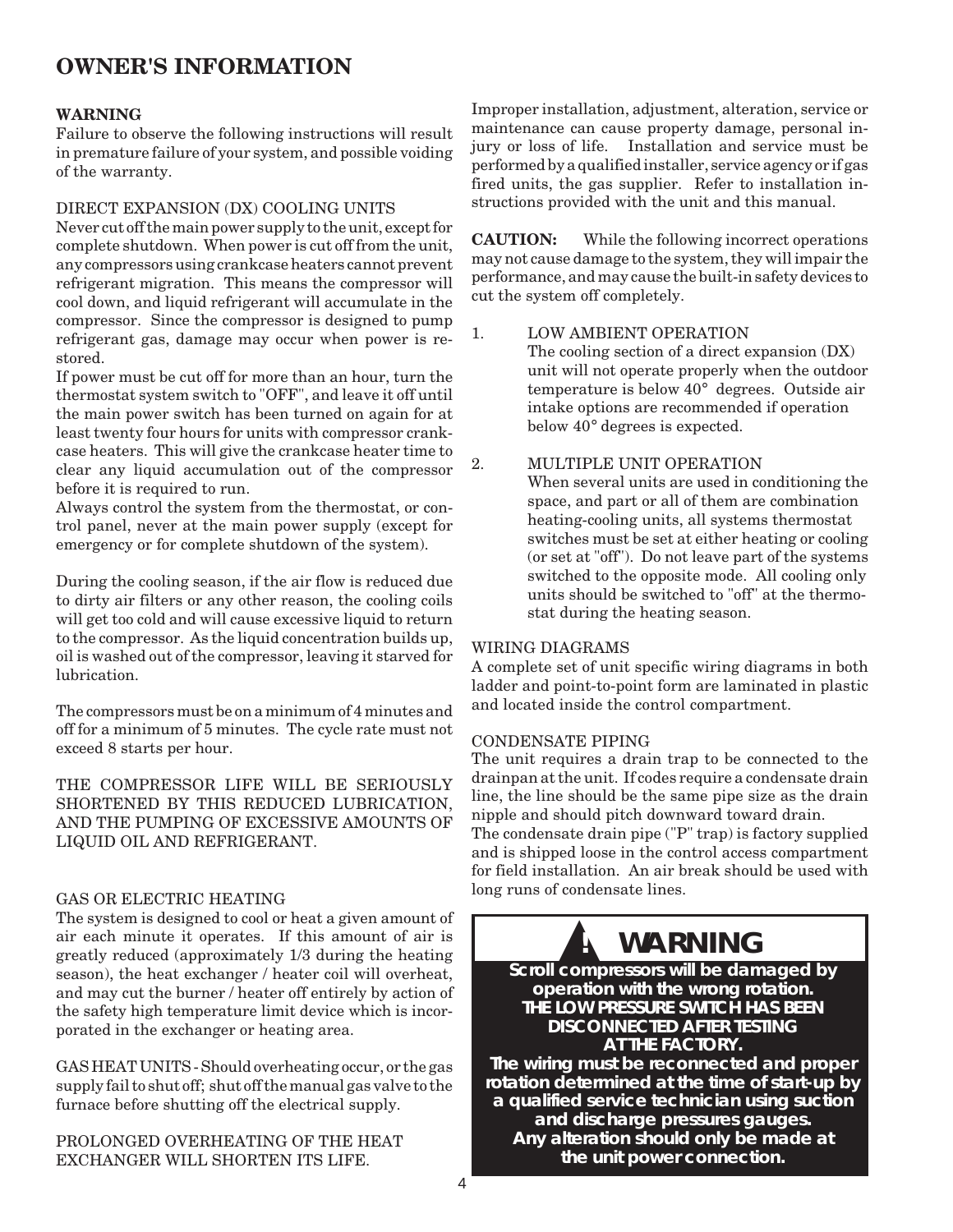### **HEATING & COOLING SYSTEMS**

#### **NORMAL OPERATION**

#### HEATING

Set the thermostat system switch to "HEAT". Set the thermostat fan switch to "AUTO" or "ON". Set the thermostat temperature at the desired point.

#### COOLING

Set the thermostat system switch to "COOL". Set the thermostat fan switch to "AUTO" or "ON". Set the thermostat temperature at the desired point.

#### AIR CIRCULATION

Set the thermostat system switch to "OFF". Set the thermostat fan switch to "ON". Do not change temperature setting. With these settings, the air circulating blower will run continuously but the air will not be heated or cooled.

#### SYSTEM OFF

Set the thermostat system switch to "OFF". Set the thermostat fan switch to "AUTO". Do not change temperature setting. With these settings, the system is shut down, with the exception of the control system power (24 volts), and the crankcase heater of the compressor (about 60 watts).

#### DO NOT TURN OFF THE MAIN POWER SWITCH.

#### NIGHT AND VACANT WEEKEND OPERATION

If it is desired to reduce the operating time during the night, and during periods when the space is unused, it is recommended that the temperature setting be raised about five degrees during these periods of the cooling season, and lowered about ten degrees during the heating season.

#### GAS HEATING SYSTEM

The heating section is for use with natural gas supply pressure of 6" to 10.5" Water Column. A 1/8" pressure tap must be supplied by the installer in the piping just ahead of the gas valve. The rating plate on the furnace shall be inspected to make sure that the unit is stamped for the proper gas. The pressure tap on the outlet end of the gas valve should be removed and the valve adjusted for the proper manifold pressure to 3.5" for natural gas. The burner area is not sealed and combustion air is supplied by a centrifugal blower which draws in fresh air through a protected opening. This air is introduced into the burner tubes by the action of the induced draft blower. This insures an even flow of primary and secondary air to the burners.

The heating system and safety controls are 100% tested on each unit before it leaves the factory.

#### **INSTALLATION IS TO BE ADJUSTED TO OBTAIN AN AIR TEMPERATURE RISE WITHIN THE RANGE SPECIFIED ON THE RATING PLATE.**

The units are equipped with a direct spark ignition system which proves the burner operation during each call for heat.

Power to the ignition control is 24 volts to reduce hazards. Burner ignition is by a high intensity spark.

When heat is called for, the cooling system is inoperable except for the indoor blower motor. Actual heating is accomplished by firing gas into the heat exchanger assembly.

#### ELECTRIC HEATING SYSTEM

Heating is accomplished by passing electrical current through a specified amount of resistance heaters which will produce the required heat. The indoor blower motor will energize at the same time as the heaters.

#### STEAM OR HOT WATER HEATING SYSTEM

Heating is accomplished by passing steam or hot water through the steam or hot water coil assembly.

#### COOLING SECTION

All direct expansion refrigeration systems are factory assembled, charged with refrigerant, tested and operated. Refrigerant systems include multiple circuit evaporator and condenser coils providing two or more stages of cooling. These systems are provided with liquid line filter driers, expansion valves and fully hermetic compressors. Compressors are equipped with a positive pressure forced lubrication system. The air cooled condenser coil(s) is constructed of copper tubes with aluminum fins, the air is pulled through with propeller fans. Evaporative and water cooled condensing models are described in following sections. The evaporator coil is draw through or blow through, made of copper tubes with aluminum fins.

The refrigeration section of these appliances has been found acceptable with applicable provisions of "ANSI / UL 1995" and current "C.S.A. Standard C22.2" by E.T.L.

#### NOTE: Crankcase Heater Operation

Some units are equipped with a compressor crankcase heater, which should be energized at least 24 hours prior to setting the thermostat for cooling operation.

#### COOLING SECTION • CHILLED WATER or NON-COMPRESSORIZED UNIT

Chilled water or non-compressorized units have factory installed coils. These systems are provided with internal header connections for field connection. Coils are aluminum fin / copper tube construction.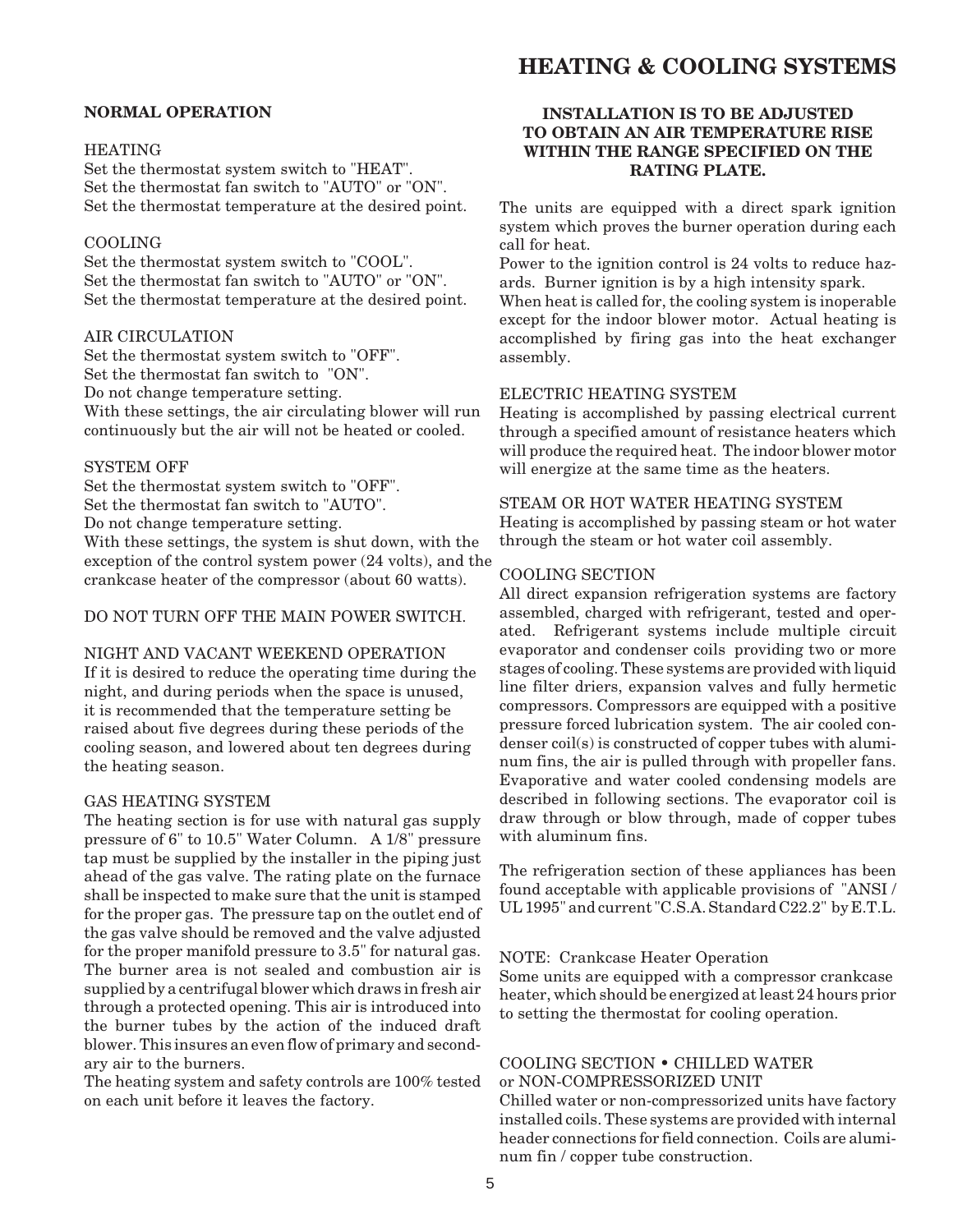### **INSTALLATION**

AAON rooftop units are designed for fast, easy installation. The curb is mounted first and must be located so that duct connections will be clear of structural members of the building.

#### SETTING THE CURB

When using the factory curb, make openings in roof decking large enough to allow for duct penetrations and workspace only. Do not make openings larger than necessary. Set the curb to coincide with the openings. Make sure the curb is level.

#### SETTING THE UNIT

If cables or chains are used to hoist the unit they must be the same length and care should be taken to prevent damage to the cabinet / coils or condenser fans.

It is recommended lifting the unit with the outside air hood in the downward shipping position, however the unit may be lifted with the outside air hood in the open position.

Before lifting unit, be sure that all shipping material has been removed from unit. Secure hooks and cables at all marked lifting points / lugs provided on the unit.

#### SEE UNIT LIFTING INSTRUCTION DETAIL AT THE REAR OF THIS MANUAL.



UNIT MUST BE RIGGED AT ALL MARKED LIFTING POINTS (Typical)

## **WARNING**

**Improper installation, adjustment, alteration, service or maintenance can cause property damage, personal injury or loss of life. Installation and service must be performed by a qualified installer, service agency or the gas supplier.**

**Install the gas fired unit to assure the flow of combustion and ventilating air is not obstructed from reaching the heater and that the flue outlet is located at least 120 inches away from any opening through which combustion products could enter the building.**

NOTE: Some applications may require the unit to be built and shipped in two seperate sections.

See "Unit Section Splicing" instructions page for more information.

Hoist unit to a point directly above the curb and duct openings. Lower unit while guiding the unit to align with utility opening and duct openings. Be sure that the gasket material has been applied to curb. Continue lowering the unit until the unit skirt fits around the curb. Make sure the unit is properly seated on the curb and is level.

For gas fired units, the unit shall be installed so that the flue discharge vents are located at least 120" away from any opening through which combustion products could enter the building. The unit shall also be installed so that the flow of combustion and ventilating air is not obstructed from reaching the furnace. Do not position flue opening to discharge into a fresh air intake of any other piece of equipment.

#### SERVICE CLEARANCES

|                                   | UNIT SIZE           |             |  |  |  |
|-----------------------------------|---------------------|-------------|--|--|--|
| <b>LOCATION</b>                   | $045 - 135$         | $134 - 230$ |  |  |  |
| <b>Front</b> -Vestibule Door Side | <b>100</b> "        | 142"        |  |  |  |
| Back -Opposite of Front           | <b>100</b> "        | 142"        |  |  |  |
| Left Side -Condenser End          | 100"                | 100"        |  |  |  |
| Right Side - Return Air End       | 100"                | 100"        |  |  |  |
| Top.                              | <b>UNOBSTRUCTED</b> |             |  |  |  |

## $CAUTION$

**If outside air is in contact with the bottom of the unit, the unit must have the bottom insulation option or be field insulated.**

**DO NOT DRILL OR PUNCH HOLES IN BASE OF UNIT FROM INSIDE THE UNIT OR FROM BELOW TO ATTACH DUCTWORK. LEAKING MAY OCCUR IF UNIT BASE IS PUNCTURED.**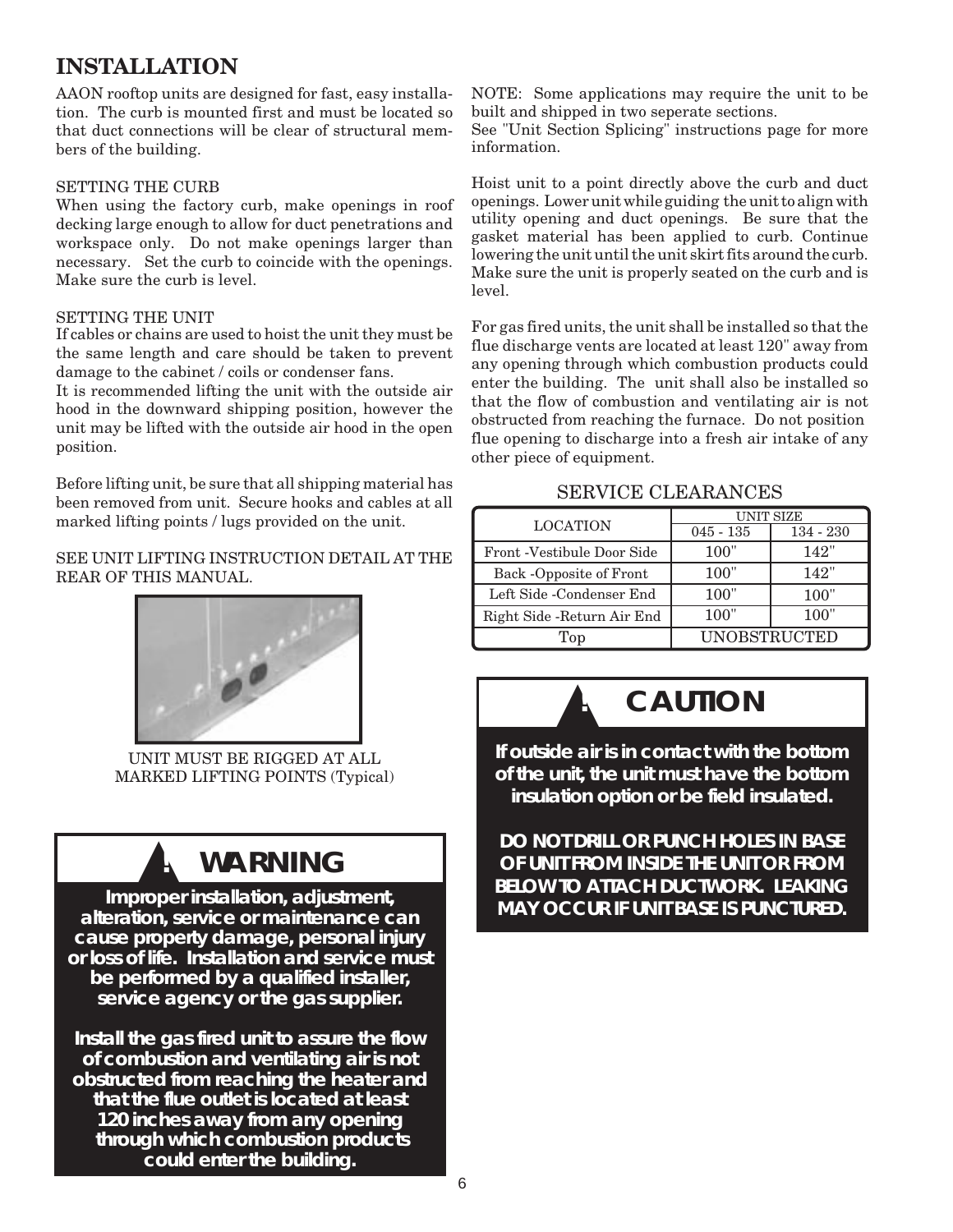### **INSTALLATION continued**

## **WARNING**

#### **INSULATION MATERIALS MAY BE COMBUSTIBLE**



#### **SECTIONAL VIEW OF UNIT ON ROOF CURB (Diagrams are for practical guidelines only)**



## $CAUTION$

**Where the supply or warm air duct passes through a combustible roof, a clearance of one inch must be maintained between the outside edges of the duct and combustible material in accordance with National Fire Protection Association Standard No. 90A. Provide flashings or enclosure between structure and roof and all joints must be sealed with mastic roofing to ensure a watertight seal.**

**All roofing work should be performed by competent roofing contractors to avoid any possible leakage.**

#### OUTSIDE AIR HOOD

For proper unit operation, the air hood must be opened at start-up as shown below:



Remove shipping screws from each side of the hood in the "closed" postion. Lift hood to the "open" position and secure with sheet metal screws and seal both sides and top of hood with silicone caulking.

Air hoods may vary according to unit size and options. The illustration shown is for practical guidelines for all outside air hoods.

Outdoor air intake adjustments should be made according building ventilation or local code requirements.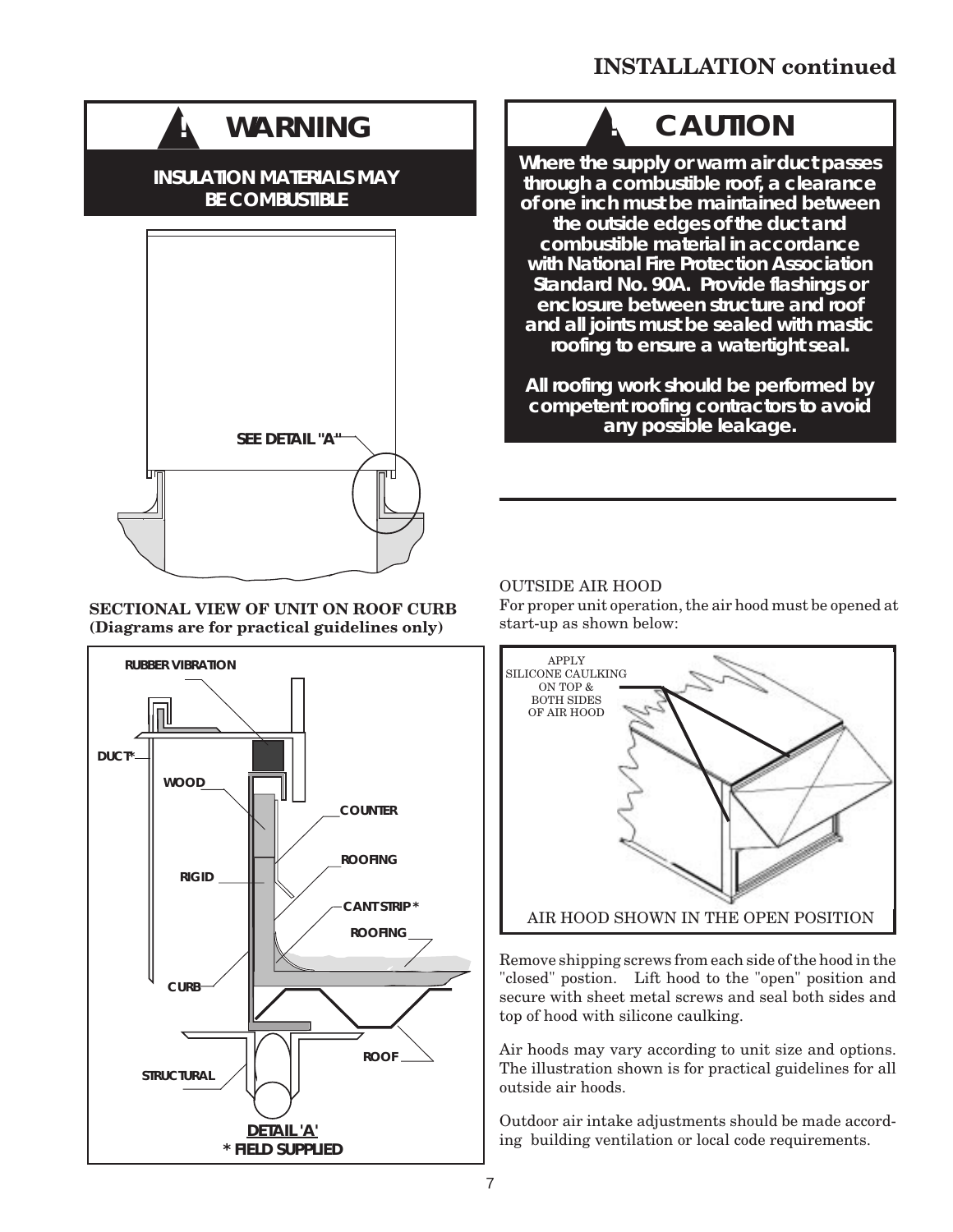## **INSTALLATION continued**

#### **Unit Section Splicing**

AAON 'RL' units are designed and built according to unit size and / or job specifications. Some applications may require the unit to be built and shipped in two separate sections. The following illustrations are provided as practical guidelines for splicing the two sections.

It is recommended to lift and set the largest section first, checking for the correct location and position. In order to simplify the connection of the two sections, it is important, once the first section is in place, to position and set the second section AS CLOSE AS POSSIBLE to the first section. The least amount of travel between the two sections will allow the use of a "come-a-long" tool, (one on each side of the unit, connected at the base slots) to equally pull the second section against the first section. The two sections must be tightly adjoined before the splicing parts can be installed.

Because the adjoining section is "unit specific", all parts required for splicing the sections together are provided from the factory.

Once the unit is completely assembled, it is important to visually inspect all exposed areas and fill any gaps with Butyl caulking.

NOTE: Installation of splice plates are typical for both sides of unit.



UNIT BASE AND SIDES

During the splicing process it is equally important to check the alignment of the roof and the connecting flange. Prior to connecting the sections, to create a water tight seal, Butyl caulking must be applied between the two roof flange sections.

The roof splice cap is provided from the factory and must be installed over the two sections connecting flange and secured with screws along the length of the cap.

NOTE: ATTACH SPLICE CAP WITH SCREWS FROM EACH SIDE OF THE CAP ONLY. DO NOT INSTALL SCREWS FROM THE TOP.

Once the splice cap is secured into place, Butyl caulking must be used to seal the perimeter of the cap against the roof of the unit.



UNIT ROOF FLANGE SPLICE DETAIL

#### IMPORTANT

RELATED ELECTRICAL REQUIREMENTS

Before attempting to make wire connections from section to section it is important to refer to the specific wiring diagram located in the unit controls compartment to obtain additional details related to the wiring of the unit.

The adjoining section is factory wired and ready for field connection. The electrical wiring is unit specific and designed according to the overall unit configuration.

A factory supplied and mounted terminal block is located in the main section of the unit that must be used in making the rough-in wire connections.

Each wire being spliced from section to section is tagged at both ends according to its termination. Note that junctions for wiring the sections together are separated according to voltage.

## **! CAUTION**

**All wire terminations MUST BE made before applying power to the unit. The unit will not operate unless all circuits are made.**

▲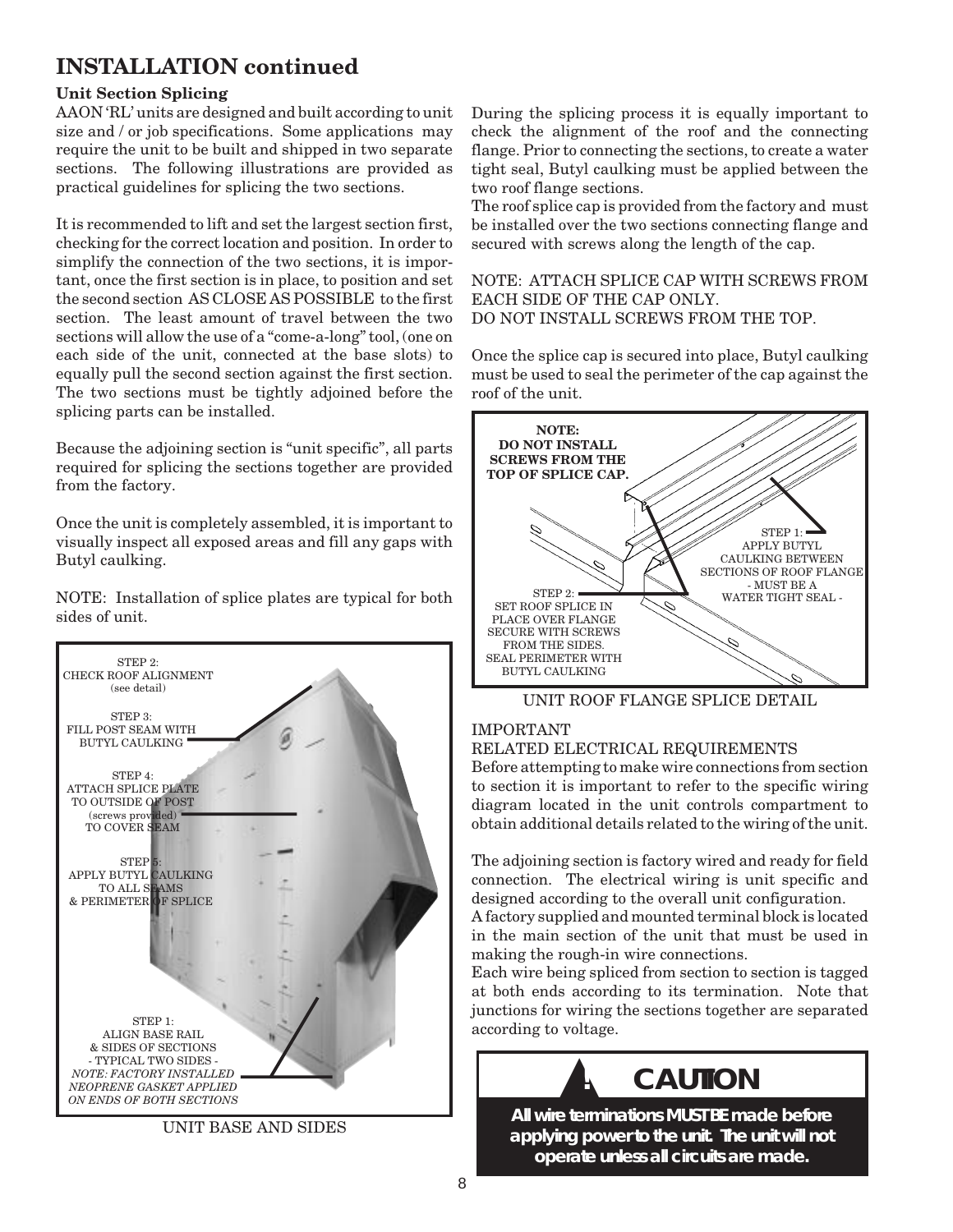#### **RL 'D & E' 142" Wide Units End Flashing Installation Detail**

On AAON 'RL' (142" wide - D & E cabinet units) the cabinet width will overhang the trailer on each side.

In order to secure and protect the unit during transit the sheetmetal end flashings have been removed from the unit. The slot created at each end of the unit at the base allows for the unit to set firmly on the trailer deck.

Sheetmetal flashings are shipped loose with the unit and once the unit is set into place the flashings MUST BE installed on each end of the unit to complete the finished seal at the base. The flashings are unit specific and designed to cover the slot at each end of the unit to prevent water run-off into the curb.

Failure to attach and seal the end of the unit with the flashings will result in water leakage into the curb.



**! IMPORTANT**

**In order to prevent water leakage into the roof curb, the factory provided sheetmetal flashings MUST BE attached to the unit base to cover the shipping slots at both ends of the unit.**

COMPRESSOR COMPARTMENT EXHAUST FAN Prior to unit operation the compressor compartment exhaust fan shipping support MUST BE removed from the exterior of the unit.

The exhaust fan also requires the installation of the exterior rain hood provided with the unit.



COMPRESSOR COMPARTMENT EXHAUST FAN

### **INSTALLATION continued**

#### ELECTRICAL

Check the unit data plate voltage to make sure it agrees with the power supply. Connect power to the unit according to the wiring diagram provided with the unit.

The power and control wiring may be brought up through the utility entry. Protect the branch circuit in accordance with code requirements. Control wires should not be run inside the same conduit. The unit must be electrically grounded in accordance with the current National Electric Code, ANSI / NFPA No. 70. In Canada use current C.S.A. Standard C22.1 Canadian Electric Code Part 1.

Power wiring is to the unit terminal block or main disconnect. All wiring beyond this point has been done by the manufacturer and cannot be modified without effecting the unit's agency / safety certification.



AIRFLOW IS TO BE ADJUSTED AFTER INSTALLA-TION TO OBTAIN AN AIR TEMPERATURE RISE WITHIN THE RANGE SPECIFIED ON THE RATING PLATE.

START-UP TECHNICIAN MUST CHECK BLOWER MOTOR AMPERAGE TO ENSURE THAT THE AM-PERAGE LISTED ON THE MOTOR NAMEPLATE IS NOT EXCEEDED.

# **A** CAUTION

**On three phase units the rototation must be checked on ALL MOTORS AND COMPRESSORS. SCROLL COMPRESSORS ARE DIRECTIONAL. Rotation must be checked on start-up by a qualified service technician using suction and discharge gauges. Scroll compressors will FAIL if run in the wrong direction. Blower and condenser rotation should be checked and only be altered if necessary at the power connection.**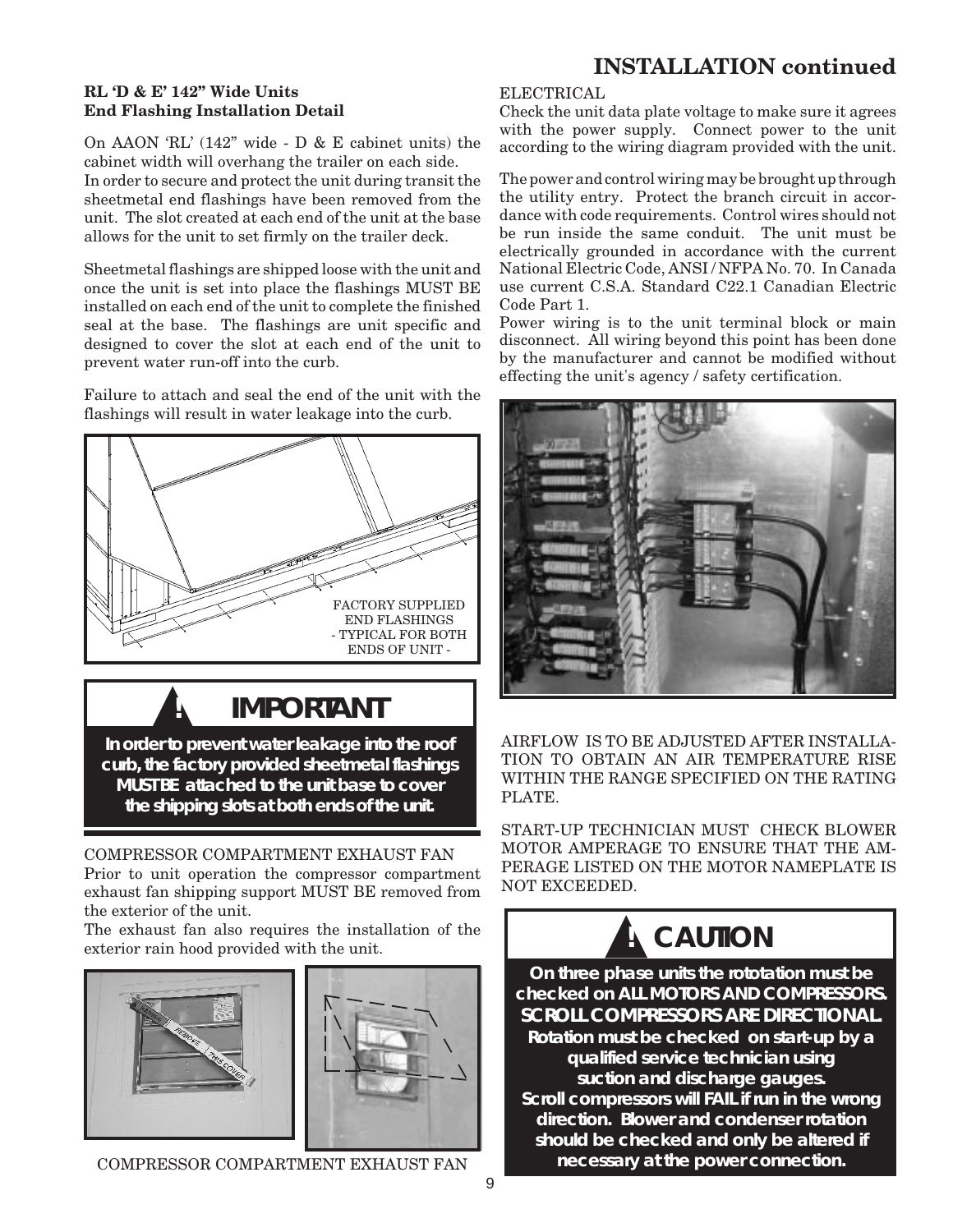## **INSTALLATION continued**

#### GAS PIPING

Size gas piping to supply the unit with 6" to 10.5" water column pressure for natural gas or 11" water column pressure for propane when all gas consuming devices in the building connected to the same gas system are operating. Install piping in accordance with local codes, the piping must conform with the latest ANSI-Z83.8B National Fuel Gas Code; in Canada, Current Standard CAN / CGA-2.6B-MØØ, Installation Codes for Gas Burning Appliances and Equipment.

Some utility companies will require pipe sizes larger than the minimum sizes listed.

#### GAS PIPING SIZES

| <b>HEAT EXCHANGERS</b>                 | PIPE SIZE |
|----------------------------------------|-----------|
| (8) - Gas Heat Exchangers or Less      | 2"        |
| $(10)$ to $(14)$ - Gas Heat Exchangers | 3"        |

**NOTE:** Codes may require the use of a manual main gas shut-off valve and union, (furnished by others) installed in the gas line external to the unit.

GAS PIPING is to be supported DIRECTLY AT CON-NECTION TO UNIT and must not be strained or bent and shall be supported by metal straps, blocks or hooks.

Pipe joint compounds used on all gas piping connections shall be resistant to the action of petroleum gases.

An 1/8" NPT plugged tap is required immediately ahead of the unit gas control valve.

All piping connections shall be checked with a soap solution for gas leaks before operating the appliance.

## **WARNING**

**DO NOT USE OPEN FLAME OR OTHER SOURCE OF IGNITION FOR LEAK TESTING. When pressure testing the gas supply piping, the furnace must be isolated or disconnected by closing the individual manual shut-off valve from the gas supply. Gas valves can be damaged if subjected to more than 0.5 psig pressure.**



**Some soaps used for leak detection are corrosive to certain metals. Carefully rinse piping thoroughly after leak test has been completed.**

The furnace must be isolated by closing the manual shut off valve or disconnected from the gas supply piping during pressure testing of the piping system with pressures in excess of 1/2 PSIG.

The flow of combustion and ventilating air shall not be blocked or otherwise obstructed in any way.

**NOTE:** All gas-fired heat exchangers are completely tested at the factory before shipment. This will remove nearly all of the oils that have been used in the manufacturing process, however, trace amounts may remain. When performing the initial start-up at the jobsite, it is highly recommended that people or any other living animals, that may be sensitive to the residual odors or gases, NOT be present in the conditioned space during the start-up. In all cases, including the initial factory firing and testing, any of the gases will be under the acceptable level of concentration for human occupancy.

## **! WARNING**

#### **Those sensitive to odors or gases from trace amounts of residual oils should NOT be present in the conditioned space during the start-up of a gas-fired installation.**

After electrical power is turned on, set unit controls for heating, and check for operation.

When checking burner operation, flames should be observed as blue with slight or no yellow tipping. There should be no sign of flames floating or lifting off or away from the main burners.

**NOTE:** In case emergency shut down is required, turn off the main manual gas shut-off valve and disconnect main electrical power to unit. These devices should be properly labeled by the installer.

#### GAS PRESSURE REGULATOR & OVER-PRESSURE PROTECTION DEVICE

On applications where gas service to the unit is greater than 10.5"w.c. and less than 2-psi, a gas pressure regulator must be installed.

At supply pressures in excess of 2-psi and less than 5 psi, ANSI Z21.80 line regulator standard requires a means (an over-pressure protection device / OPD) to limit the downstream pressure to 2-psi maximum, in the event of regulator failure.

In compliance with the ANSI Standard, installations exceeding 2-psi or less than 5-psi nominal require a tested and approved over-pressure protection device for use with the regulator.

For proper heater operation, pressure to the regulator MUST NOT BE greater than 5-psi.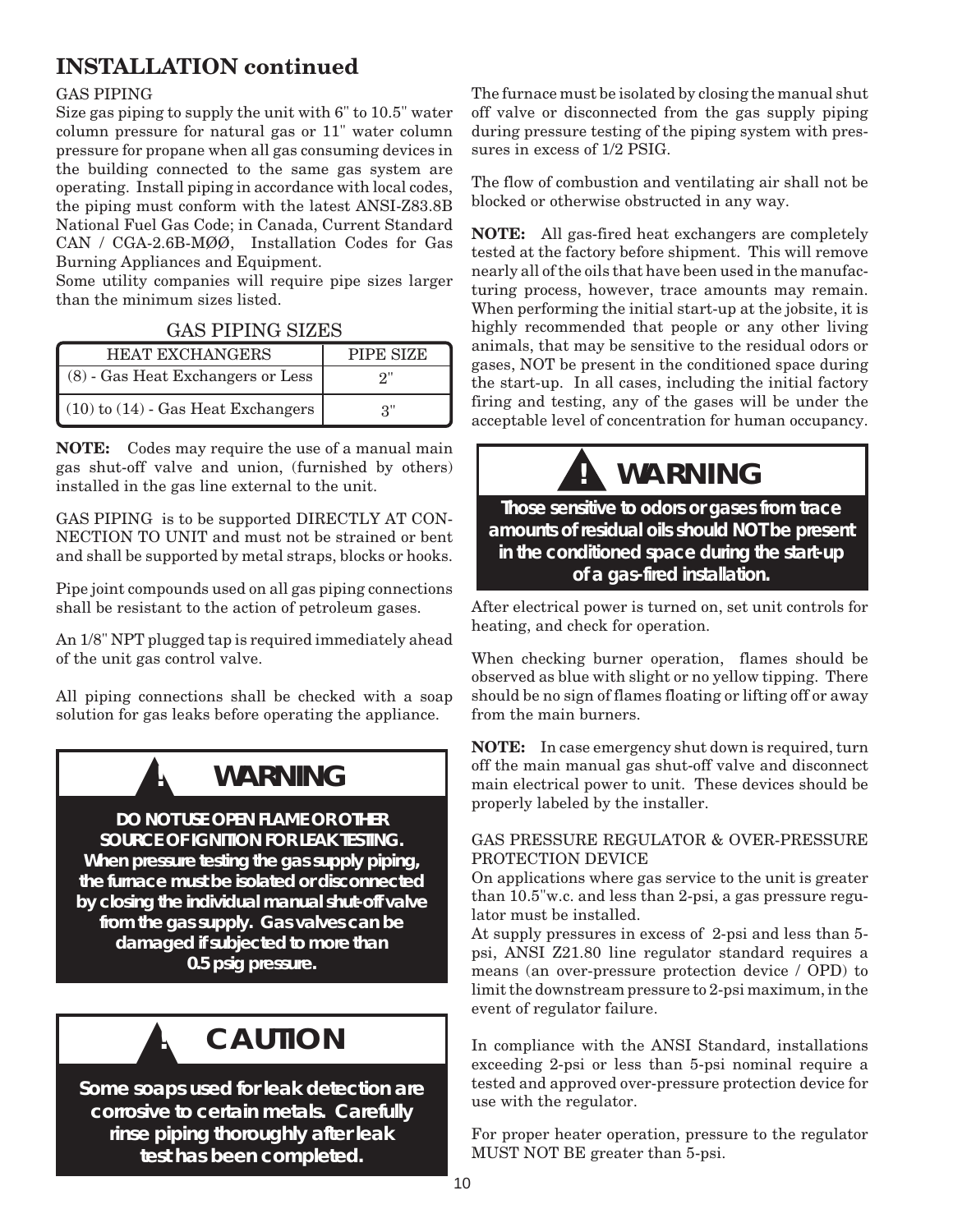### **INSTALLATION continued**

#### GAS FIRED HEATING UNITS - RAIN HOOD INSTALLATION **AFTER UNIT INSTALLATION & BEFORE UNIT STARTUP / OPERATION:**

Gas fired heating units will have exterior rain hoods shipped with them. They are fastened in place with sheet metal screws. See the photos of the hoods on the exterior of the unit. Notice that higher heating capacity units will have two banks of the gas-fired heat exchangers shown. ALL of these hoods must be installed immediately after the unit is set in place.





**All exterior rain hoods must be in place before the gas-fired heater is initially started. Improper and dangerous operating conditions will otherwise result.**



Flue discharge vents MUST BE located at least 120" away from any opening through which combustion products could enter the building or discharge into any fresh air intake of other equipment. The flow of combustion and ventilating air can not be obstructed from reaching the furnace.

#### GAS HEATING INFORMATION





## $CAUTION$

**Before leaving installation, a complete operating cycle should be observed to verify that all components are functioning properly.**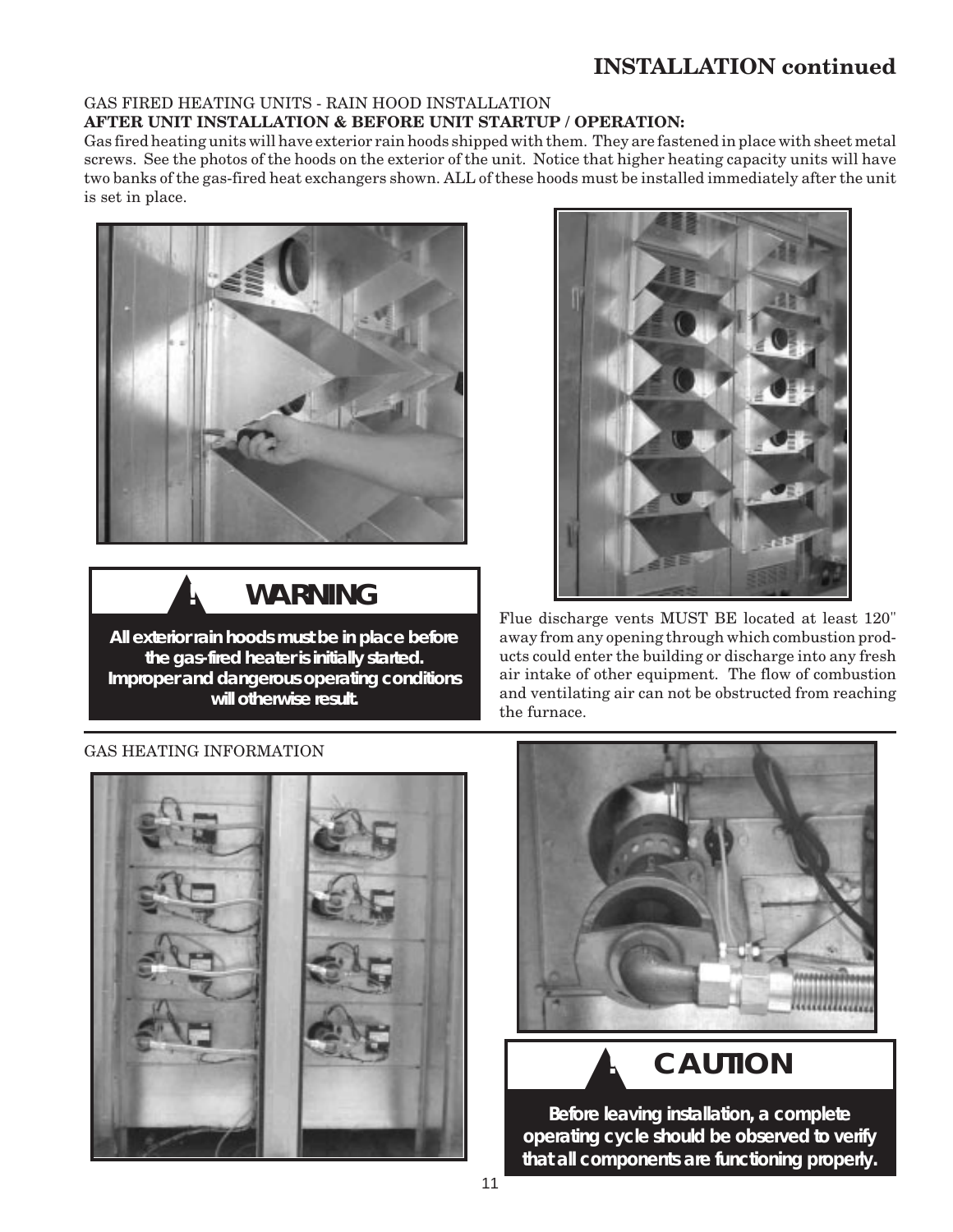### **INSTALLATION continued GAS UNIT LIGHTING INSTRUCTIONS**



#### ACCESS DOORS

A lockable access door is provided to the compressor and electrical compartment. A light switch is on the wall of the compressor control compartment.



LOCKABLE DOOR HANDLES



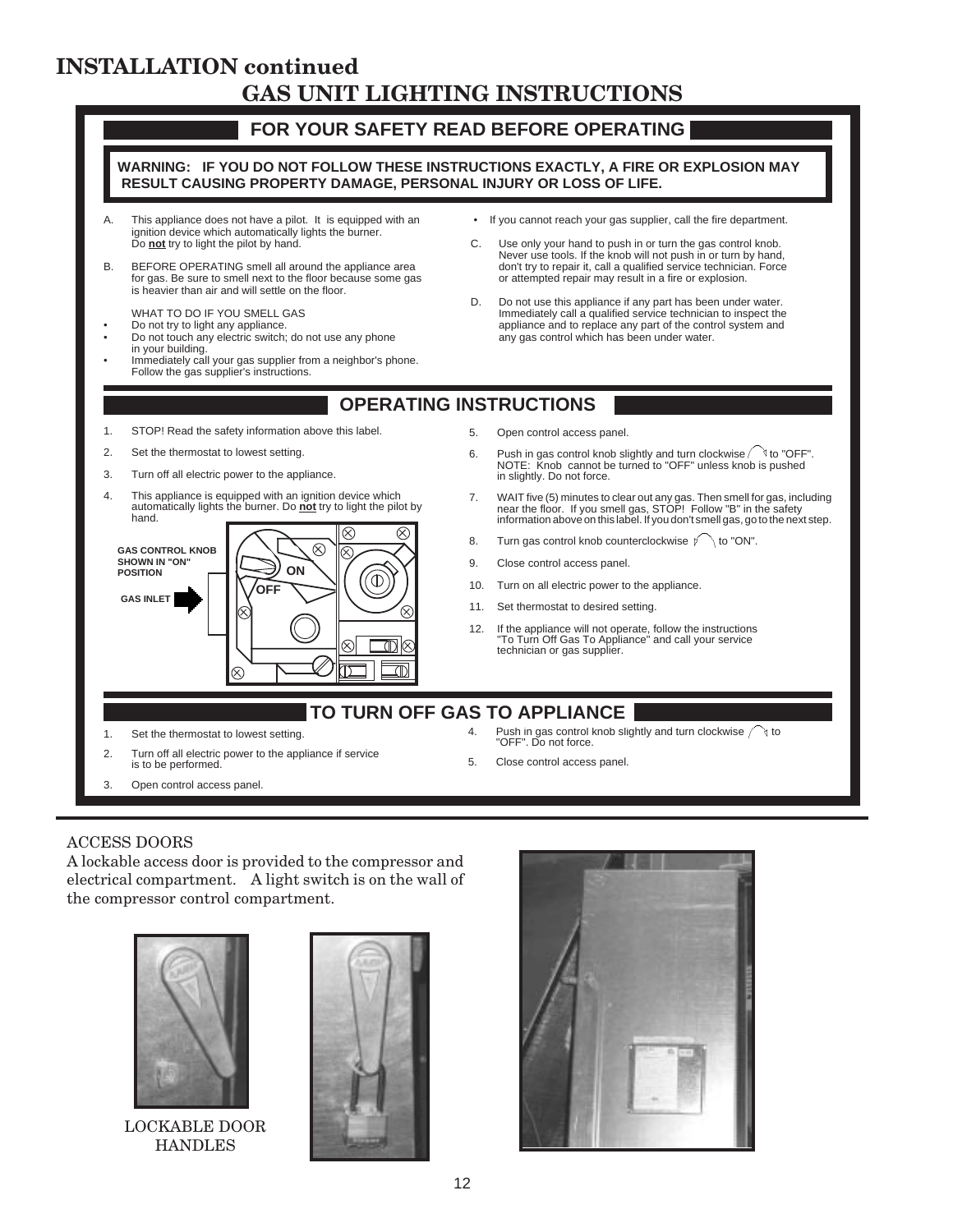## ▲**! WARNING**

**Electric shock hazard. Can cause injury or death. Before attempting to perform any service or maintenance, turn the electrical power to unit to OFF at disconnect switch(es). Unit may have multiple power supplies.**

#### **START-UP TECHNICIAN MUST CHECK MOTOR AMPERAGE TO ENSURE THAT THE AMPERAGE LISTED ON THE MOTOR NAMEPLATE IS NOT EXCEEDED.**

#### PRE STARTUP

After the installation and immediately before the startup of the condenser be sure that these items have been checked.

- 1. Verify that electrical power is available to the unit.
- 2. Verify that any remote stop/start device is requesting the condenser to start.

While performing the Startup, use the Startup Form at the rear of this booklet to record motor amps and any other comments.

Use the General Check List at the top of the Form to make a last check that all the components are in place and the power supply is energized.

NOTE: Condensing fan operation must start with the first compressor.

Cycle through all the compressors to confirm that all are operating within tolerance.

When unit is running, observe the system for a complete operation cycle to verify that all systems are functioning properly.





**Vibration Spring Isolators MUST BE adjusted from the shipping position prior to unit start up.**

#### **Spring Isolator Adjustment**

AAON 'RL' units are equipped with spring isolators in the blower section for vibration attenuation.

Prior to unit shipment the isolators are set in the lock down position and the blower section deck is resting on a wood base to protect the unit during transit.



Once the unit is set into place it is important that all of the isolators are adjusted out of the shipping position and the shipping material is discarded before the unit is put into operation.

The isolators can be adjusted by first loosening the locking bolt located on top of the frame. The adjustment bolt located just below the frame is used to set the spring into the operating position. After the isolator is set for operation the locking bolt must be tightened against the frame.

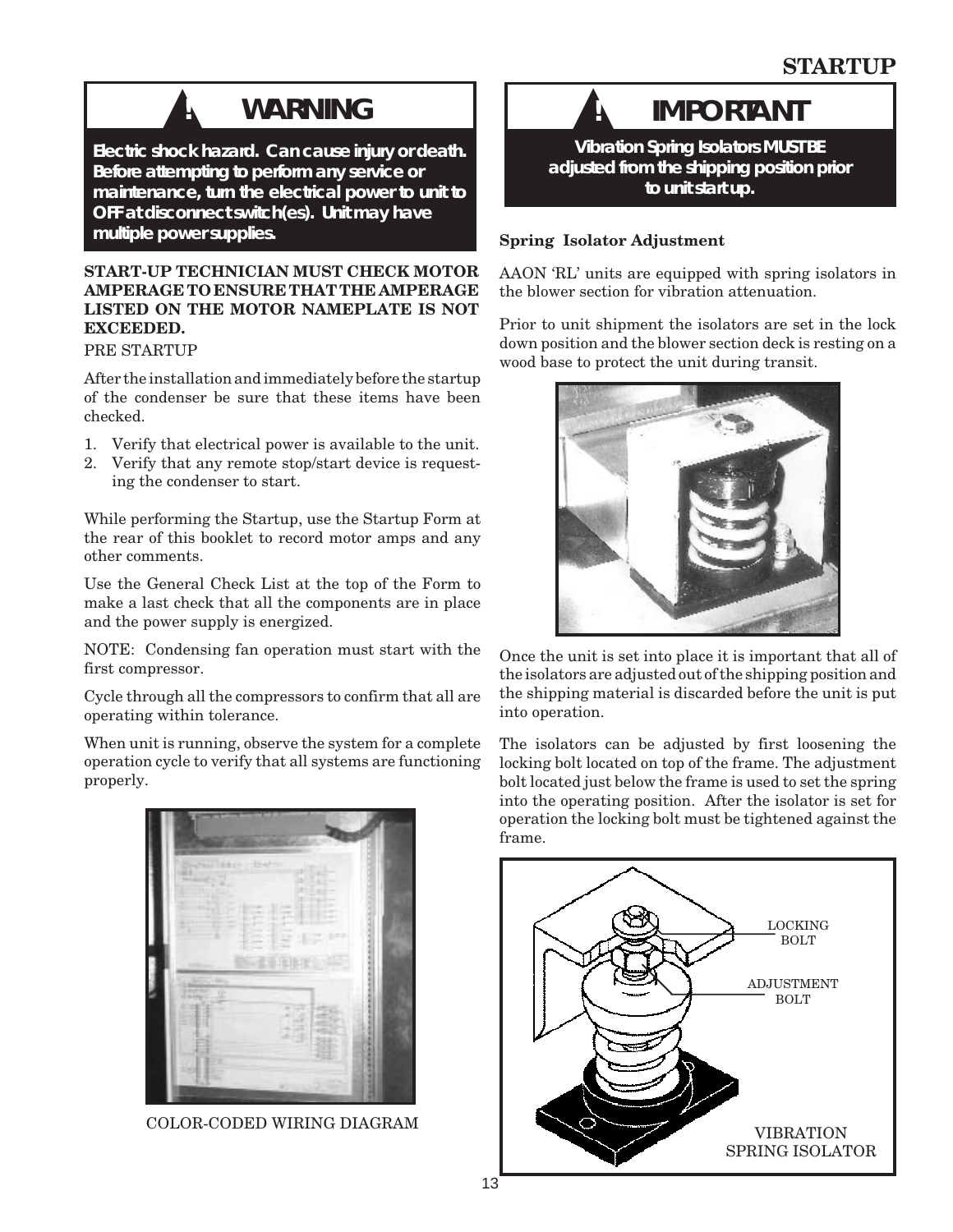## **STARTUP continued**

▲

## **! WARNING**

**Before attempting service or maintenance, SHUT OFF all electrical power to the unit to avoid injury from rotating parts.**

#### **Supply Air Wheel**

AAON units are equipped with a Backward Inclined Blower Wheel that is set to deliver the air volume specified according to unit size and/or job requirements.

#### Air Adjustment

In the event that reduced air volume is required, an air volume band can be installed within the blower wheel to reduce the amount of air delivery. If the unit is factory equipped with the air band but additional air delivery is needed, the band can be removed from the wheel.

The air band is sized according to the air delivery specifications and can be ordered from the factory for field installation.

The related photos of the wheel are provided for practical guidelines only in order to identify the air band location in the wheel. Actual field installation of the air band into the wheel will require access into and through the blower wheel venturi.

The band is made of aluminum, sized and equipped with easy bend tabs that are to be inserted into pre-punched slots provided on the wheel. Once the band has been inserted into the slots, it MUST BE secured by bending the tabs over from the back side of the wheel and also MUST BE secured from the inside by connecting the ends together with a pop-rivet in the holes provided on the ends of the band. If the band is to be field installed, a hand held pop-rivet tool is recommended for connecting the band ends together. Caution must be taken to assure that the band is tightly installed and no damage, denting or alteration to the wheel or blades occur during the installation.







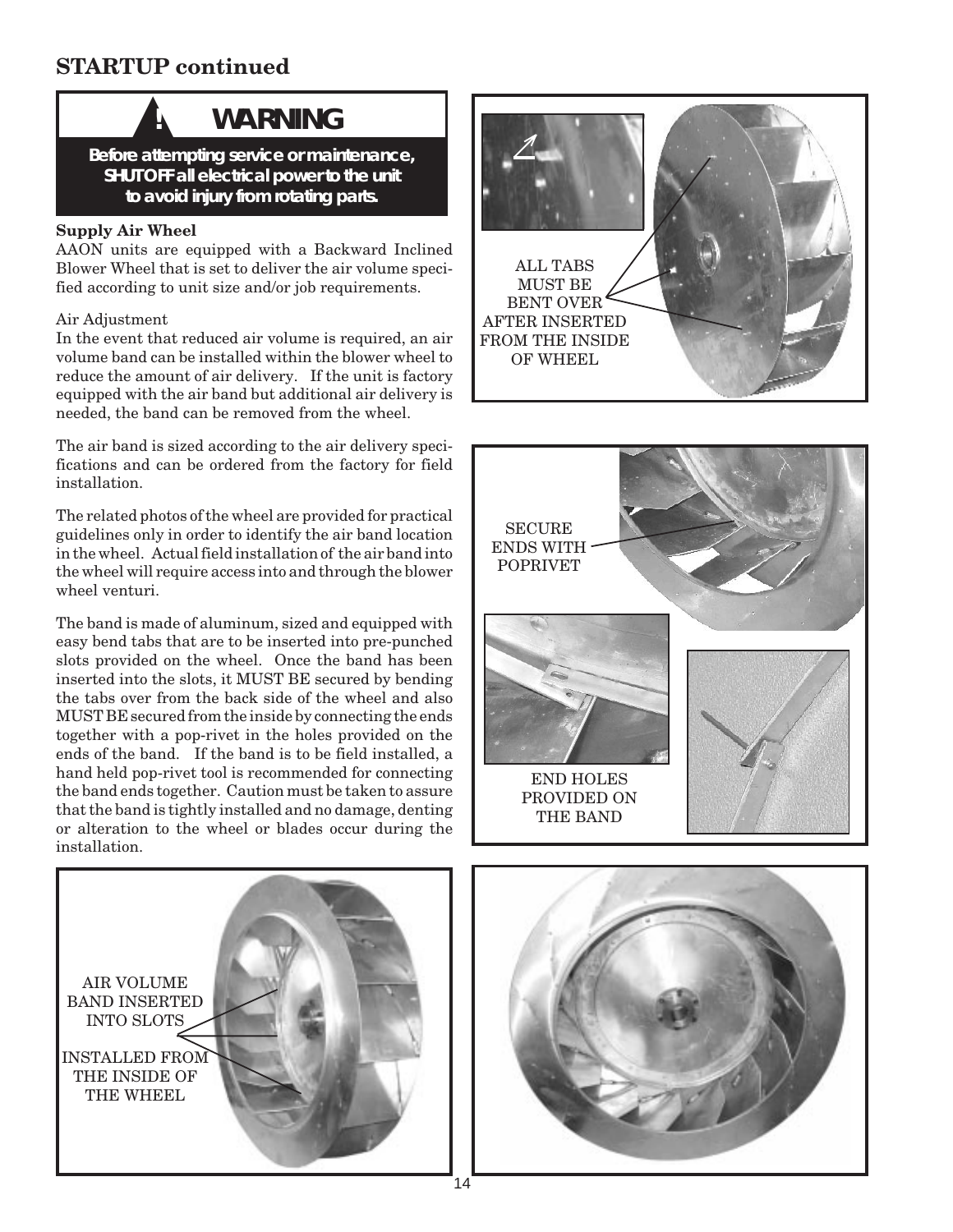### **STARTUP continued**

#### **Axial Flow Fans**

Multi-Wing Z Series Fans Blade Pitch Angle Setting Instructions

Before You Begin:

To maintain balance of fan:

- Mark the hub castings across a joint, so the fan hub can be reassembled in the same orientation.
- Mark the location of any balancing weight. Balancing weight will be on the outer bolt circle, in the form of washers, and/or longer bolts, or an additional balancing nut.
- Number the blades and blade sockets, so that they are replaced into their original position.

If possible, note the location of the pitch setting pin in the blade socket, and whether pin is located in the Hub or Retainer half of the fan.

STEP 1 - Determine Boss Location Code: "A" or "B" The boss is the center section of the hub through which the fan is mounted to the shaft, and typically contains either setscrews or a center-tapered hole where the bushing inserts.

Select boss location A or B:

 A is the boss on air inlet, including AS configurations. B is the boss on air discharge, including BS.

For flange mounted fans, use boss location A for R rotation fans, and boss location B for L rotation fans.



STEP 2 - Find Blade Pitch Angle:

( 20, 25, 27.5, 30, 32.5, 35, 37.5, 40, 45 or 50 )

- Carefully disassemble fan on flat surface and note in which groove the pin is located. Refer to groove number code diagram.
- Using diagrams in step 5, determine if the pin was in the hub (HUB) or retainer side (RET) of fan.
- Using table in step 4, find the possible blade pitch.
- Using table in step 3, select your blade angle based on whether your pin was in the HUB or RET.

STEP 3 - Determine Hub/Retainer Code: "HUB" or "RET"

|                             |        | Type Rota-Boss |  | <b>Blade Pitch Angle - Degrees</b><br>tion Pos. $\boxed{20^\circ$ 25 27.5 30 32.5 35 37.5 40 |  |  |  |  |  |               |  |
|-----------------------------|--------|----------------|--|----------------------------------------------------------------------------------------------|--|--|--|--|--|---------------|--|
|                             |        |                |  |                                                                                              |  |  |  |  |  | $45 \quad 50$ |  |
| $\overline{\phantom{a}}$ 5Z | R or L |                |  | $\cdots$ RET $\cdots$ RET RET RET RET HUBHUBHUBHUB                                           |  |  |  |  |  |               |  |
|                             |        | в              |  | $\cdots$ HUB $\cdots$ HUB HUB HUB RET RET RET RET                                            |  |  |  |  |  |               |  |

|  | STEP 4 - Determine Groove Number: 1 or 2 or 3 or 4 |  |  |  |  |  |  |  |
|--|----------------------------------------------------|--|--|--|--|--|--|--|
|--|----------------------------------------------------|--|--|--|--|--|--|--|

|      | Rotation | <b>Blade Pitch Angle - Degrees</b> |    |      |    |      |    |      |    |    |  |
|------|----------|------------------------------------|----|------|----|------|----|------|----|----|--|
| Type |          | $20^{\circ}$                       | 25 | 27.5 | 30 | 32.5 | 35 | 37.5 | 40 | 45 |  |
| 5Z   |          |                                    |    |      |    |      |    |      |    |    |  |
|      |          |                                    |    |      |    |      |    |      |    |    |  |



#### STEP 5 - Final Assembly

Definition of HUB and RET for purposes of instructions. For 2-piece hubset:



Using the HUB or RET code found in Step 3:

If code is HUB, place the hub down on work surface first (one or two pieces, depending on above).

If code is RET, place one retainer ring only down on the work surface first. (A weighted coffee can could be used to elevate the fan from the work surface).

Using the groove number, place the locking pin in the groove number that was found in Step 4.

Insert Blades:

- Place the blade over the pin in the hub/retainer blade socket, so that the pin also fits into the appropiate pitch angle groove in the blade.
- Repeat for all blades.
- Assemble hubset together, aligning the match marks that were made.
- Replace any balancing weight to its original position.
- To finish, tighten the bolts in a cross pattern to 5 to 6 foot-pounds of torque.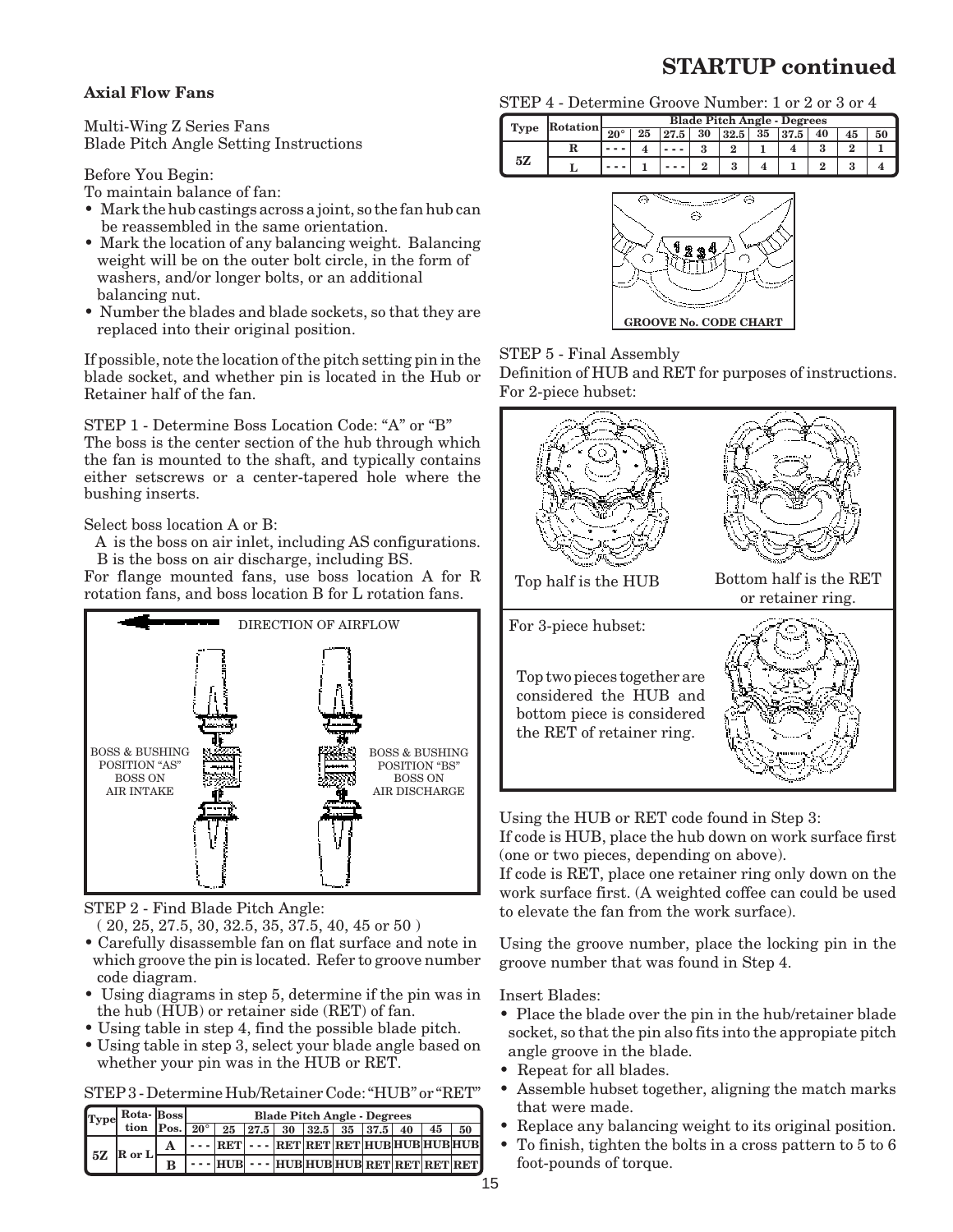### **PERIODIC INSPECTIONS**

#### GAS HEATING UNITS

1. The flow of combustion and ventilating air shall not be blocked or otherwise obstructed in any way. The indoor blower, evaporator coil and filters should be inspected monthly.

At least once each year, a qualified serviceman should check out all of the items listed under the servicing and trouble shooting and maintenance section of this manual.

2. If the induced draft blower/motor assembly has to be replaced, care must be taken to provide an airtight seal between the blower housing and the burner box. High temperature silicone sealant must be used to ensure a good seal.



#### 3. GAS BURNERS

#### THE BURNERS SHOULD NEVER REQUIRE CLEANING.

 If cleaning becomes necessary, it indicates faulty operation of the unit. The cleaning should only be done by a qualified service agency and only after consultation with an AAON Service Representative.

It is recommended that if the gas burners require cleaning, call an AAON Service Engineer at (918) 583-2266.

#### 4. HEAT EXCHANGER

The necessity for cleaning the exchanger could indicate faulty operation and should only be checked by a qualified service agency and only after they have discussed the problem with a Service Representative.

## **WARNING**

**Once each year, before the unit is in operation for the heating season, a qualified service technician should inspect ALL flue product carrying areas of the furnace and main burners for continued safe operation.**

#### COOLING

1. Main Power Switches are on and power is to the unit.

2. Set thermostat in cooling mode and place the "fan" switch to on. Check blower for correct operating direction, amperage and voltage.

3. PACKAGED UNITS - Check compressor(s) operation. Check the amperage and compare to the nameplate data (check amperage load side of the compressor contactor).

4. DX COIL UNITS - If applicable check remote condenser as per the manufacturer's recommendations.

5. CHILLED WATER UNITS - Check remote chiller operations as per the manufacturers instructions.

Check coolant flow valves for correct operation and settings.

#### HEATING • NATURAL GAS

1. Before turning on the main electrical power switch, be sure that all gas supply lines have been purged of air.

2. Turn gas valve to "ON" position.

3. Turn main electrical power switch to "ON" and set the thermostat to call for heat. The vent motor should operate. The control will automatically supply energy to the spark gap and the gas valve after the thermostat contact closes.

4. The sensing probe detects the presence of the flame. (Should no flame be detected in 10 seconds, the ignition system will recycle. If no flame is detected in 3 tries, the ignition system will lockout.)

5. Adjust thermostat to a low temperature setting to open contacts. The main gas flames should be extinguished.

NOTE: The evaporator blower is controlled by the ignition system. In the fan "Auto" mode the blower comes on 45 seconds after flame is proved and goes off 120 seconds after the thermostat opens.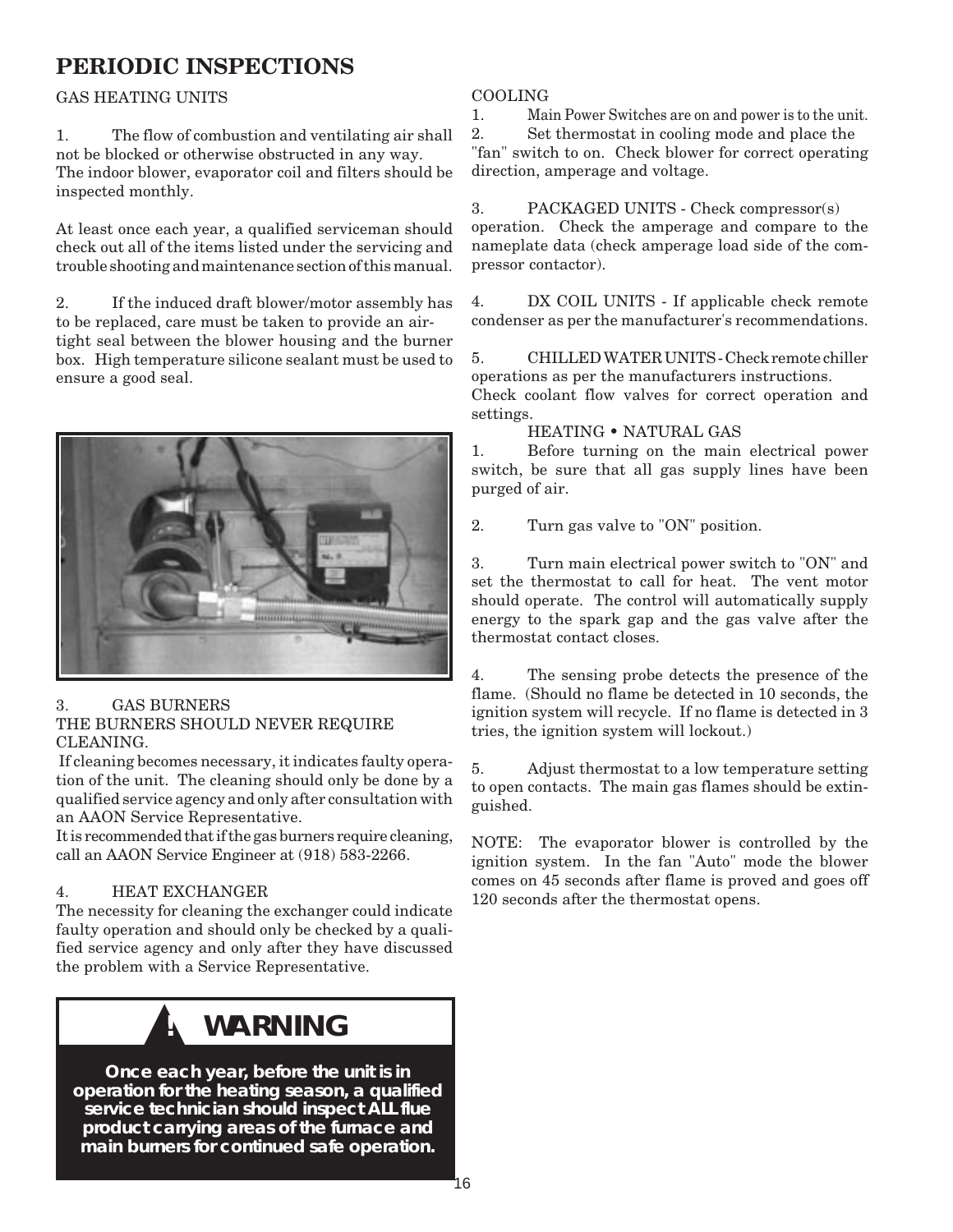## **PERIODIC INSPECTIONS Continued**

#### HEATING • ELECTRIC

1. Set thermostat in the heat mode.

2. Set thermostat to call for heat to engage all electric heat strips. Check blower for proper rotation and voltage.

3. Measure the amperage and voltage. Compare them to the nameplate data.

HEATING • STEAM OR HOT WATER 1. Set thermostat in the heat mode.

2. Observe supply blower for proper rotation and voltage.

3. Check boiler or hot water operations according to the manufacturers instructions.

4. Check control flow valves for correct operation and settings per manufacturers instructions.

#### NOTE:

Should any of the above functions not perform properly, the following sequence of operations are given for the various heating and cooling modes with various control systems for an additional analysis in the case of any problems.

#### ELECTRIC, STEAM, HOT WATER, COOLING & CHILLED WATER UNITS

1. Indoor blower, coils and filters should be inspected monthly.

2. Once each year, before unit is turned on for the heating season, a qualified serviceman should inspect the unit for proper operation.

3. Inspect all valves and steam traps in accordance with manufacturers recommendations.

WARNING: All of the items listed under the service, trouble shooting and maintenance section of this manual should be performed once a year.



**Before leaving installation, a complete operating cycle should be observed to verify that all components are functioning properly.**

#### CONDENSATE PIPING

The RL equipment is furnished with 2 drain connections one on each side of the unit. All drain connections must be used and individually trapped to ensure a minimum amount of condensate will be present in the drain pans. The 'P' traps are furnished with the equipment.

Drainage of condensate directly onto the roof may be acceptable in certain areas, refer to applicable codes. If condensate is to drain directly onto the roof, a small drip pad should be placed below the drain to protect the roof from possible damage.

When condensate is piped into the building drainage system, the drain pipe should penetrate the roof external to the unit itself. The drain line should be pitched away from the unit at least 1/8 inch per foot. On longer runs, an air break should be used to ensure proper drainage.

Drain pans in any air conditioning equipment, even when they have a built-in slope to the drain, will have moisture present and will require periodic cleaning to prevent any build up of algae of bacteria. Cleaning of the drain pans will also prevent any possible plugging of the drain lines and an overflow of the pan itself. All cleaning of the drain pans and inside of the equipment should be done by qualified personnel.



NOTE: A DEEPER 'P' TRAP MAY BE NECESSARY BASED ON THE NEGATIVE PRESSURE IN THE EVAPORATIVE SECTION ON A DRAW THROUGH UNIT.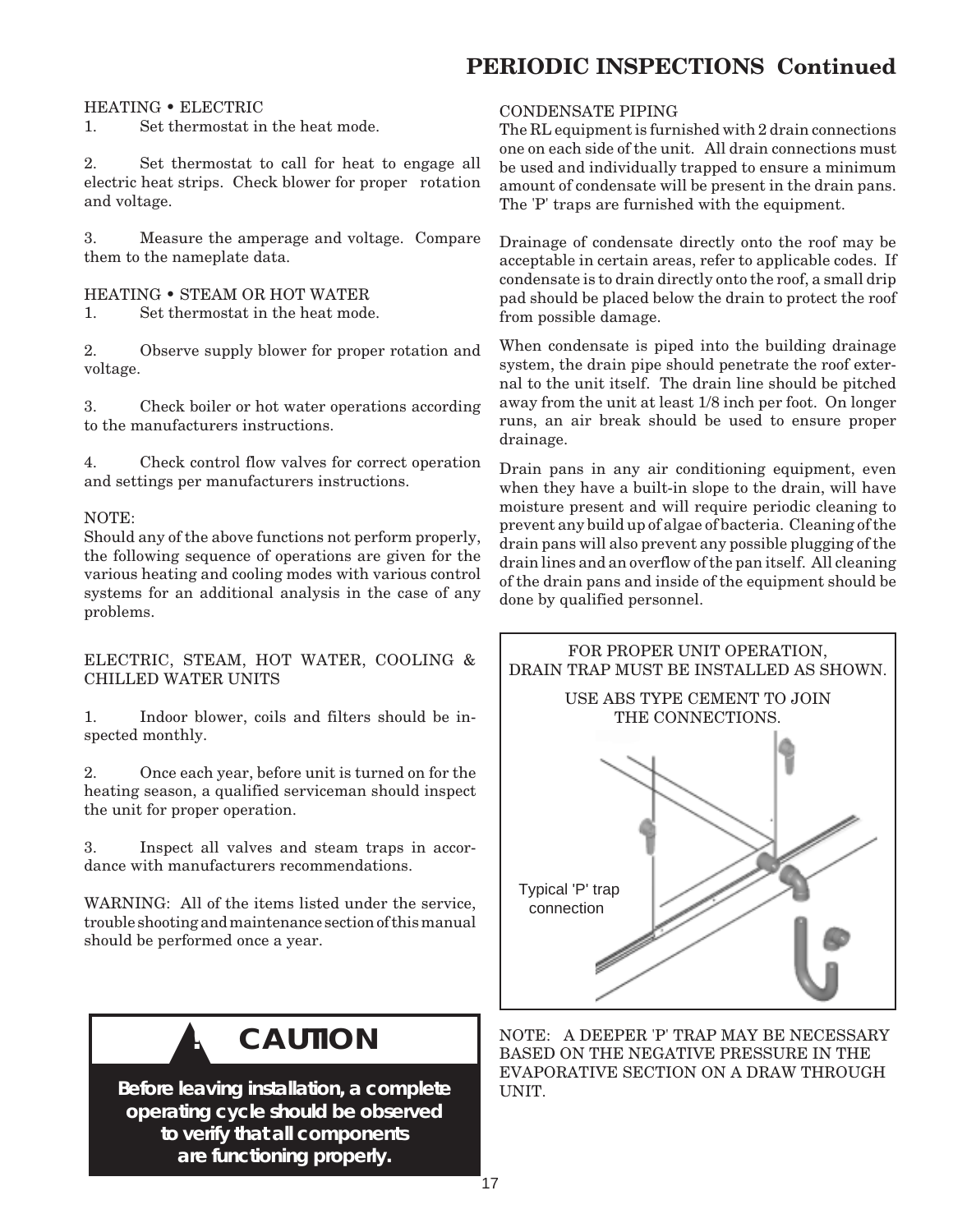## **SERVICING & MAINTENANCE**

#### GENERAL

Qualified technicians must perform routine service checks and maintenance. This includes reading and recording the condensing and suction pressures and checking for normal subcooling and superheat.

Air cooled and evaporative condenser units require different maintenance schedules/procedures. Unit specific instructions for both types are included in this manual.

#### **COMPRESSORS**

The scroll compressors are fully hermetic and require no maintenance except keeping the shell clean.

#### REFRIGERANT FILTER DRIERS

Each refrigerant circuit contains a replaceable core filter drier. Replacement is recommended when there is excessive pressure drop across the assembly or moisture is indicated in a liquid line sight glass.

| CIRCUIT LOADING | <b>MAX. PRESSURE DROP</b> |
|-----------------|---------------------------|
| $100\%$         | $10$ psig                 |
| 50%             | 5 psig                    |

The filter driers are provided with pressure taps and shutoff valves for isolation when changing the core. For safety purposes a service manifold must be attached prior to filter maintenance.



**Prior to filter core service, a service manifold MUST BE attached to in and out pressure connections to assure no pressure exist during filter maintenance. Non-compliance could result in injury or violation of EPA regulations**



REPLACEABLE CORE FILTER / DRIER



TYPICAL SCROLL COMPRESSOR COMPARTMENT



**The Clean Air Act of 1990 bans the intentional venting of refrigerant (CFC's and HCFC's) as of July 1, 1992. Approved methods of recovery, recycling or reclaiming must be followed. Fines and/or incarceration may be levied for non-compliance.**

#### REFRIGERANT CHARGE

All AAON 'RL' units are fully charged at the factory with the refrigerant listed on the rating plate.

If additional refrigerant charging should become necessary the it should be done at constant load condition. Depending on the outdoor temperature, the refrigerant liquid subcooling should fall between  $6$  and  $20^{\circ}$ F. Subcooling temperatures will be higher if the load exceeds 75%.

### ▲ **! CAUTION**

**Refigerant overcharging leads to excess refrigerant in condenser coils resulting in elevated compressor discharge pressure. DO NOT OVERCHARGE !**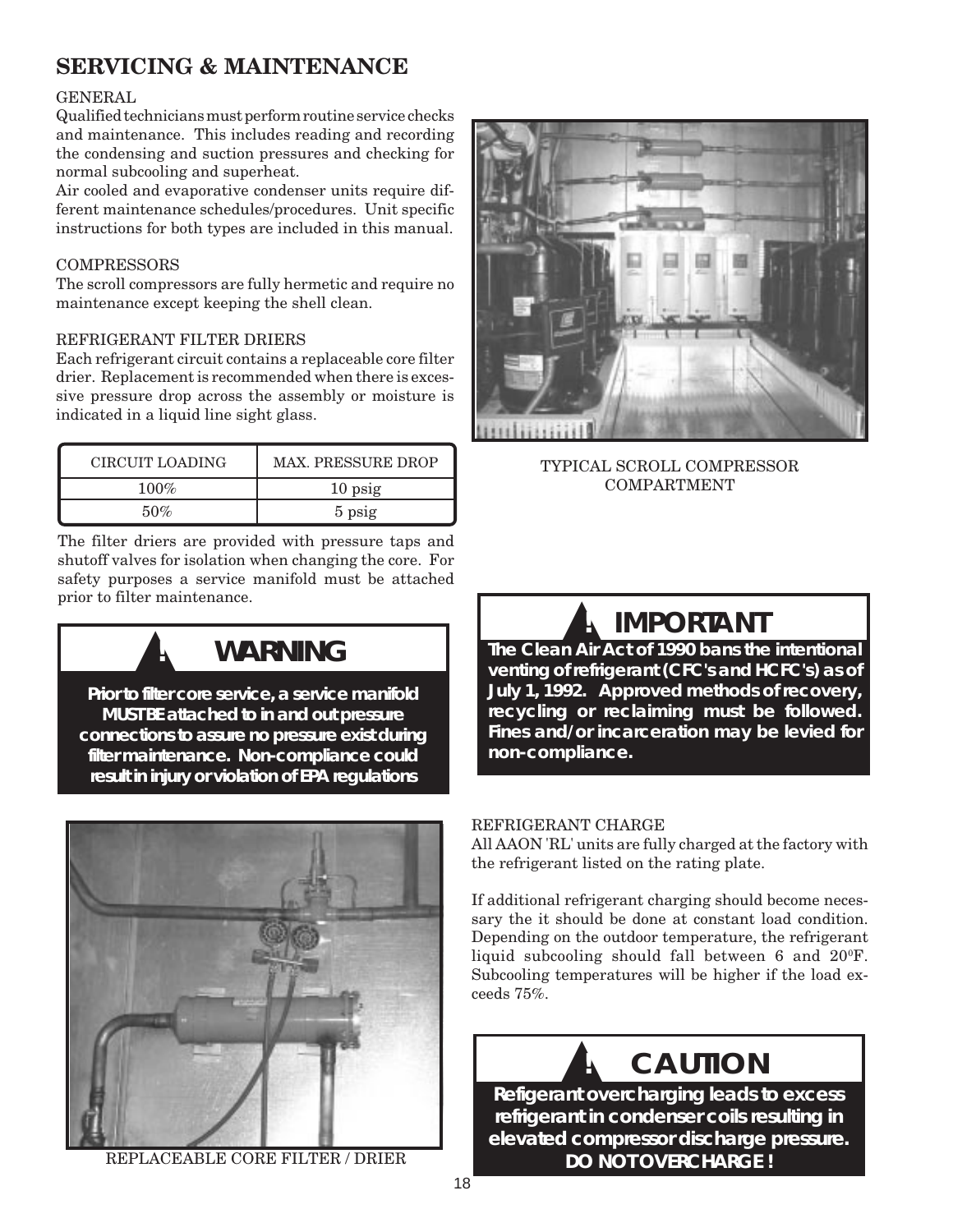### **SERVICING & MAINTENANCE continued**

#### LUBRICATION

All original motors and bearings are furnished with an orginal factory charge of lubrication. Certain applications require bearings be re-lubricated periodically. The schedule will depend on the operating duty, temperature variations, or severe atmospheric conditions.

Bearings should be re-lubricated when at normal operating temperatures, but not running. Rotate the fan shaft by hand and add only enough grease to purge the seals. **DO NOT OVERLUBRICATE.** 

Recommended greases are:

SHELL OIL - ALVANIA EP2 CHEVRON OIL - SRI No. 2 TEXACO INC. - PREMIUM RB2 MOBIL MOBILOX EP2

#### SERVICE

If the unit will not operate correctly and a service company is required, only a company with service technicians qualified and experienced in both gas and electric heating as well as air conditioning and refrigerant chillers be permitted to service the systems in order to keep warranties in effect. If assistance is required, the service technician must contact AAON.

NOTE: SERVICE TECHNICIAN MUST PROVIDE THE MODEL AND SERIAL NUMBER OF THE UNIT IN ALL CORRESPONDENCE WITH AAON.

#### ROOFTOP UNIT REPLACEMENT PARTS

Replacement parts for AAON equipment may be obtained from AAON. When ordering parts, always reference the unit model number, serial number and part number.

## **AAON, Inc.**

Customer Service Department 2425 South Yukon Ave • Tulsa, OK 74107 Phone: 918-583-2266 • Fax: 918-382-6364

*ALWAYS USE AAON SPECIFIED PARTS*

## ▲**! IMPORTANT**

**IT IS IMPORTANT TO KEEP COILS, BLOWERS AND FILTERS CLEAN TO ENSURE PROPER UNIT OPERATION**

## **WARNING**

**Electric shock hazard. Shut off all electrical power to unit to avoid shock hazard or injury from rotating parts.**

COMMON CAUSES OF REDUCED AIR FLOW

A. DIRTY FILTERS - Filters must be inspected and replaced on a regular basis. It is strongly recommended that the media be replaced monthly. Clean filters are your best insurance against premature system breakdown.

Do not permit the unit to be operated unless the filters are in place. Operation of the unit without filters will result in a clogged evaporator coil - a very expensive service job to correct.

B. OBSTRUCTION TO AIR FLOW - Supply and return air grilles must be kept clear so air can be freely discharged and drawn from the system.

#### CLEANING

Inspect unit interior at the beginning of each heating and cooling season and as operating conditions require.

#### COILS

Evaporator coil(s) should be inspected and cleaned annually to ensure there is no obstruction to air flow.

Condenser coil(s) should be inspected monthly. Clean condenser coils annually and as required by location or outdoor air conditions.

#### CONDENSATE DRAIN

Check and clean each year at start of cooling season.

#### BLOWER

Inspect blower and blower section to keep free of dust or debris. TURN OFF POWER BEFORE ATTEMPTING TO CLEAN BLOWER WHEEL.

#### FILTER REPLACEMENT

TURN POWER OFF TO UNIT BEFORE ATTEMPTING TO OPEN ACCESS DOOR TO REPLACE FILTERS.

The bank of filters are located in the walk-in filtering section of the unit and are accessed through the filter section door.

Filters should be check and inspected every 30 days and replaced or cleaned as necessary.

Replace or clean old or dirty filters with the same size filters as indicated on the filters.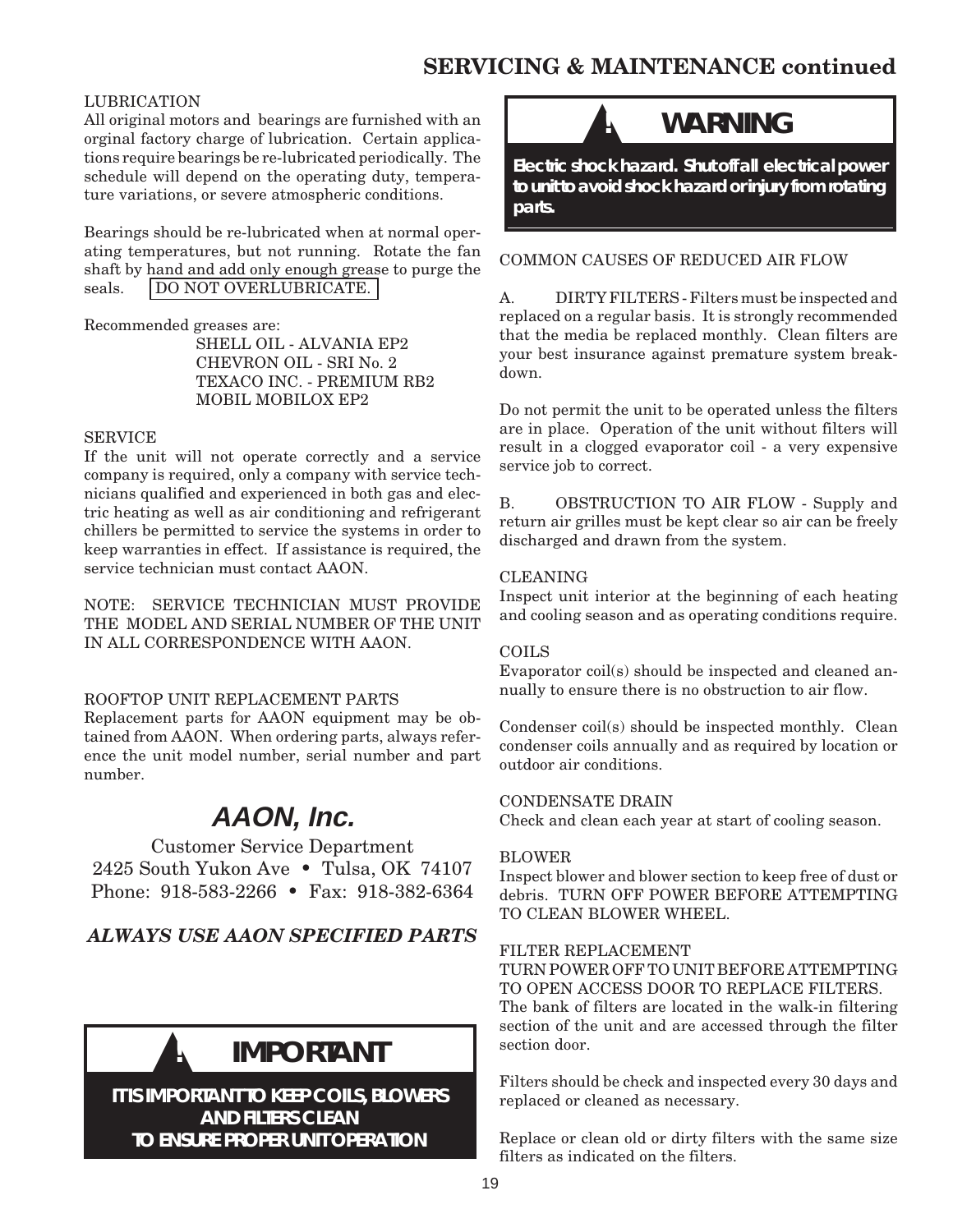### **FILTER INSTALLATION / REPLACEMENT**

Open filter access door. Slide filters towards you and inspect. Replace old filters with the size indicated on each filter or as shown in the filter chart below. Be sure arrow points towards the blower. (Filters should be checked every 30 days and replaced or cleaned as necessary).

### IT IS IMPORTANT TO KEEP COILS, BLOWER AND FILTERS CLEAN !



NOTE: CHART REFLECTS STANDARD FACTORY SUPPLIED FILTERS AND SIZES. CONTACT FACTORY FOR SPECIAL OPTIONAL FILTER PACKAGES.

|                       |              |      |                              |                           | <b>BOX A</b>     | BOX B                                        | BOX C                 | <b>BOX A</b>  | BOX B                                                                                                                                                          | <b>BOX C</b> |
|-----------------------|--------------|------|------------------------------|---------------------------|------------------|----------------------------------------------|-----------------------|---------------|----------------------------------------------------------------------------------------------------------------------------------------------------------------|--------------|
| CAB.                  | $CAB$ .      |      |                              |                           |                  |                                              |                       |               | UNIT  16" x 25" x 2" 16" x 25" x 4" CARTRIDGE  24" x 24" x 12" 24" x 24" x 12" 24" x 24" x 12" 24" x 24" x 12" 24" x 24" x 12" 24" x 24" x 12" 24" x 24" x 12" |              |
| Width                 |              | SIZE |                              | Pleated 30%   Pleated 30% | <b>12" DEEP</b>  |                                              | CARTRIDGE   CARTRIDGE | <b>BAG</b>    | <b>BAG</b>                                                                                                                                                     | <b>BAG</b>   |
|                       |              |      | $\left( \mathrm{Qty}\right)$ | (Qty)                     |                  | $65\% - 85\% - 95\%$ 65%-85%-95% 65%-85%-95% |                       | $85\% - 95\%$ | 85%-95%                                                                                                                                                        | 85%-95%      |
|                       |              | 45   |                              |                           |                  |                                              |                       |               |                                                                                                                                                                |              |
|                       | $\mathbf{A}$ | 60   | 18                           | 18                        |                  |                                              |                       |               |                                                                                                                                                                |              |
| <b>WIDE</b><br>$100"$ |              | 70   |                              |                           | $(12)$ 24" x 24" |                                              | N/A                   |               |                                                                                                                                                                |              |
|                       | $\bf{B}$     | 75   | 24                           | 24                        | $(4)$ 24" x 20"  | 20                                           |                       | 12            | 16                                                                                                                                                             | N/A          |
|                       |              | 95   |                              |                           |                  |                                              |                       |               |                                                                                                                                                                |              |
|                       |              | 100  |                              |                           |                  |                                              |                       |               |                                                                                                                                                                |              |
|                       | $\mathbf C$  | 110  | 36                           | 36                        |                  |                                              |                       |               |                                                                                                                                                                |              |
|                       |              | 125  |                              |                           |                  |                                              |                       |               |                                                                                                                                                                |              |
|                       |              | 135  |                              |                           |                  |                                              |                       |               |                                                                                                                                                                |              |
|                       |              | 134  |                              |                           |                  |                                              |                       |               |                                                                                                                                                                |              |
|                       | D            | 155  | 48                           | 48                        |                  |                                              |                       |               |                                                                                                                                                                |              |
| <b>WIDE</b>           |              | 170  |                              |                           | $(15)$ 24" x 24" |                                              | 30                    |               | 20                                                                                                                                                             | 25           |
|                       |              | 190  |                              |                           | $(5)$ 24" x 20"  | 25                                           |                       | 15            |                                                                                                                                                                |              |
| 142"                  | E            | 210  | 60                           | 60                        |                  |                                              |                       |               |                                                                                                                                                                |              |
|                       |              | 230  |                              |                           |                  |                                              |                       |               |                                                                                                                                                                |              |

### FILTERS

FILTERS SHOULD BE REPLACED EVERY 30 DAYS OR AS REQUIRED.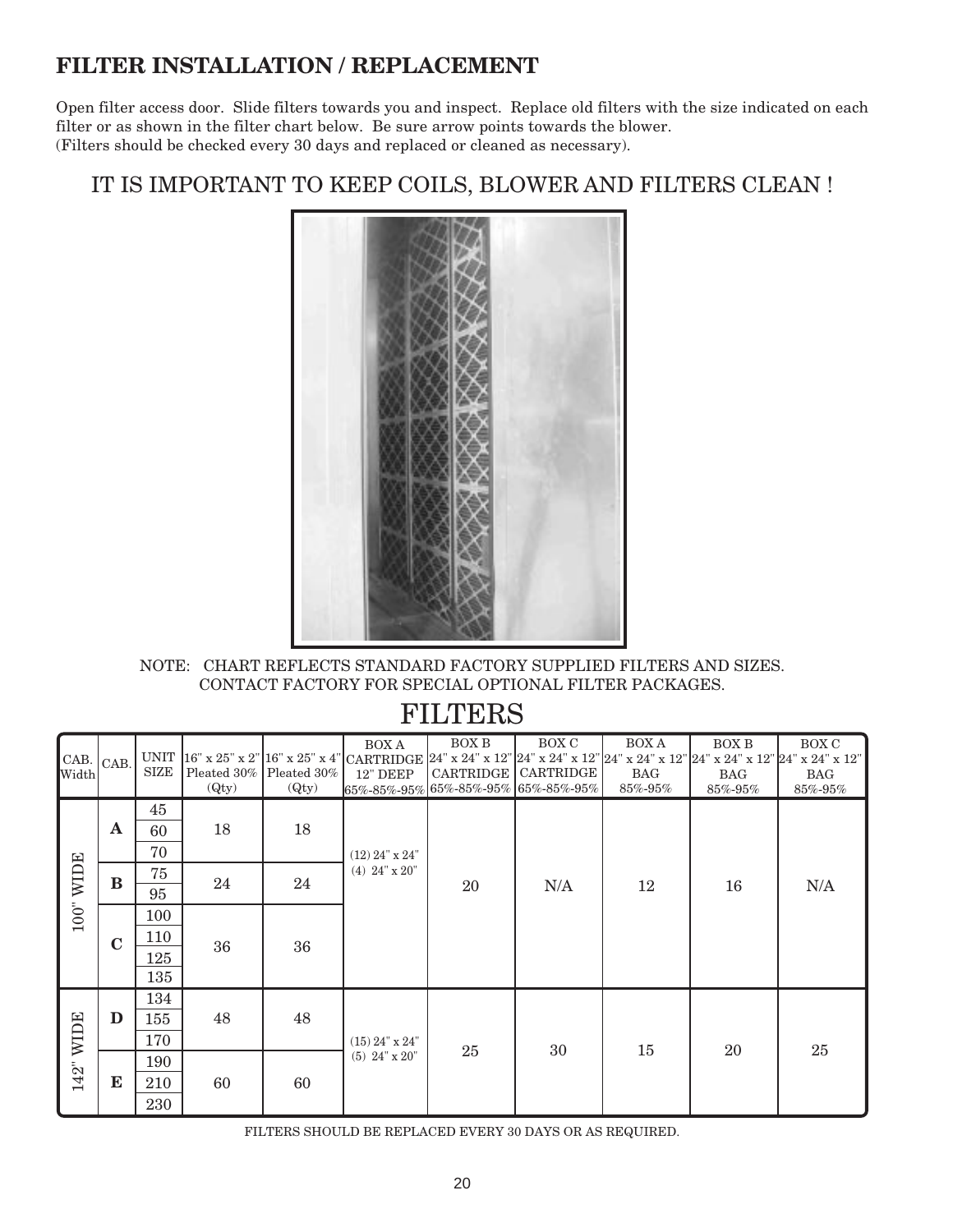#### INFORMATION & MAINTENANCE

Evaporative cooling equipment rejects heat by evaporating a portion of the recirculated water spray and discharging it from the unit with the hot, saturated air. As the spray water evaporates, it leaves behind the mineral content and impurities of the supply water. If these residuals are not purged from the water distribution system, they will become concentrated and lead to scaling, corrosion, sludge build-up and biological fouling.

A water treatment monitoring and control system has been furnished with this unit. Be sure to read the complete manual that has been furnished. All water treatment is a combination of bleed water and chemical treatment for proper control of the residuals and to prevent any biological contamination.



#### GENERAL INFORMATION

**Severe Service:** The following recommended maintenance procedures are basic requirements for normal operating environments. For severe operating conditions, the frequency of inspection and service should be increased. Air containing industrial and chemical fumes, salt, dust, or other airborne contaminates and particulates will be absorbed by the recirculating water system and may form solutions and deposits harmful to the products and personnel.

**Safety:** The recirculating water system contains chemical additives for water quality control and biological contaminants removed from the air by the washing action of the water. Personnel exposed to the saturated effluent, drift, or direct contact should use proper precaution. Proper location of the evaporative condenser requires good judgment to prevent the air discharge from entering fresh air intakes or avoiding allowing contaminated building exhaust from entering the condenser.

## ▲**! WARNING**

**EVAPORATIVE CONDENSER CLEANING The evaporative condenser must be thoroughly cleaned on a regular basis to minimize the growth of bacteria, including Legionella Pneumophila, to avoid the risk of sickness or death. Service personnel must wear proper personal protecive equipment. DO NOT ATTEMPT ANY SERVICE UNLESS THE FAN MOTOR IS LOCKED OUT.**



Follow local and national codes in siting the evaporative condenser but as minimum the evaporative condenser sump must be a minimum of 15 feet from the nearest intake.



## **WARNING**

**Electric shock hazard. Can cause injury or death. Before attempting to perform any service or maintenance, turn the electrical power to unit to OFF at disconnect switch(es). Unit may have multiple power supplies.**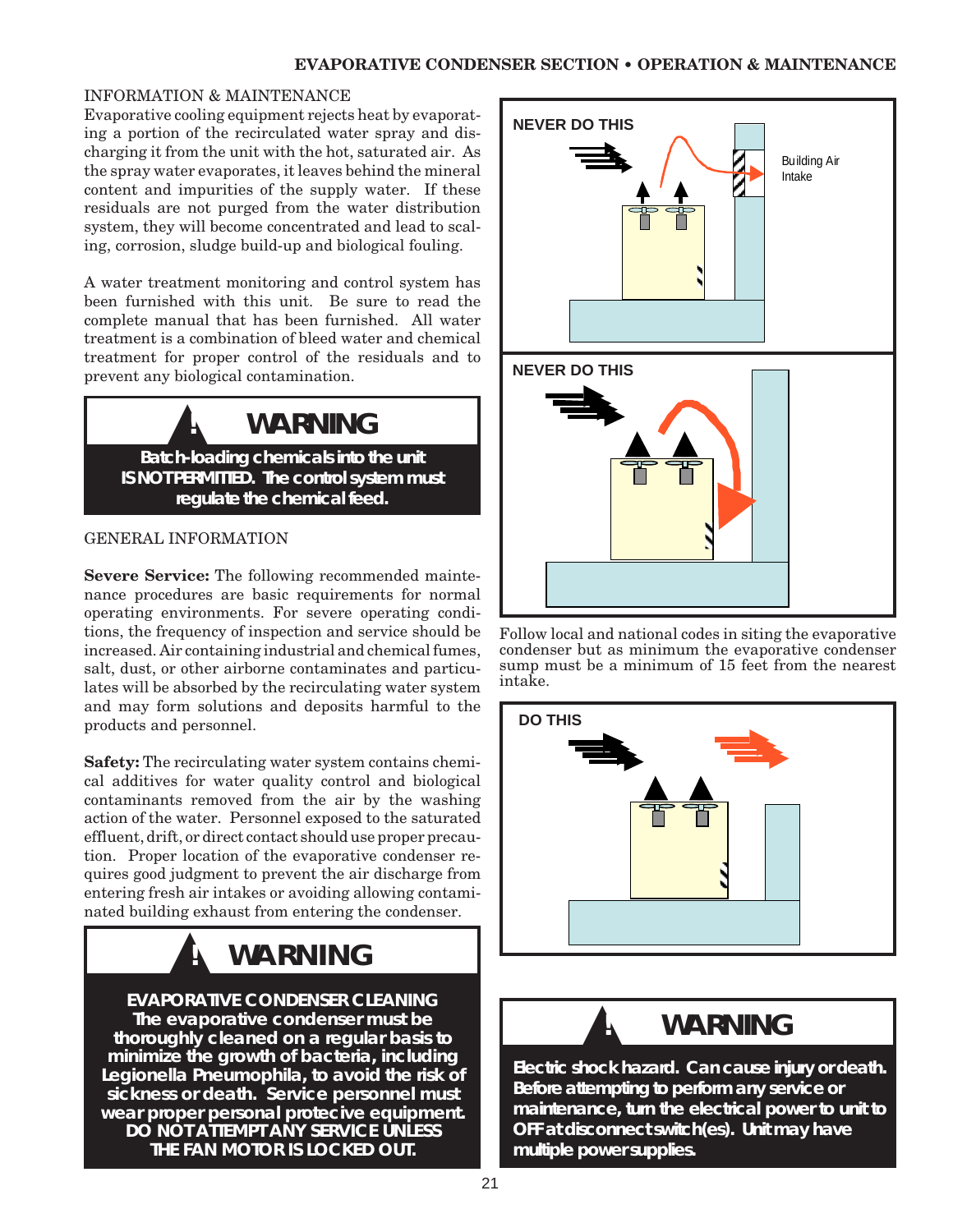#### **EVAP. CONDENSER SECTION - cont.**

**Performance:** Improper location of the evaporative condenser may seriously degrade the capacity of the equipment. Make sure the equipment is located such that discharge air from the condenser does not enter the condenser air inlet.

**Warranties** - Please refer to the limitation of warranties in effect at the time of purchase.

**Condenser Tube Inspection** - The coil is leak tested at 350 P.S.I.G. before shipment. AAON will not be responsible for loss of refrigerant. It is the responsibility of the installer to verify that the system is sealed before charging with refrigerant. If the unit is operated during low ambient temperature conditions, freeze protection for the recirculating water system must be provided.

**Freeze Protection:** In order to prevent water temperatures from dropping below 50°F, this unit is equipped with a VFD on the fan motors when the refrigeration system is operating.

**Recirculating Water System:** Electric sump heaters are available to keep the sump water from freezing when the refrigeration system is not operating. An electric resistance heater is supplied in the vestibule when sump heaters are selected.

*The condenser should not be operated with the fan on and the pump cycled on and off to maintain head pressure control under any conditions. The unit is equipped with a water temperature controller which varies fan speed to maintain sump water temperature. This unit is not equipped with a compressor discharge pressure controller for fan speed modulation and therefore can not be operated without water flow.*

*PRE START-UP: Do not start the evaporative condenser or compressors without installation of proper water treatment chemicals. Contact your local water treatment expert for correct selection of water treatment chemical, adjustment of chemical feed and bleed rates.*

**Cleanliness:** Dirt and debris may accumulate in the sump during shipping and storage. The sump should be cleaned prior to start-up to prevent clogging the water distribution system. Any surfaces that show contamination should be cleaned ONLY with a commercial stainless steel cleaner to restore the initial appearance. The inlet screens should be inspected for foreign material.

**Pump Operation:** Before initial start of the pump, check as follows:

- 1. Be sure that pump operates in the direction indicated by the arrow on the pump casing. Check rotation each time motor leads have been disconnected.
- 2. Check all connections of motor and starting device with wiring diagram. Check voltage, phase and frequency of line circuit with motor name plate.
- 3. Check suction and discharge piping and pressure gauges for proper operation.
- 4. Turn rotating element by hand to assure that it rotates freely.

**Running** - Periodically inspect pump while running, but especially after initial start-up and after repairs.

- 1. Check pump and piping for leaks. Repair immediately.
- 2. Record pressure gauge readings for future reference.
- 3. Record voltage, amperage per phase, and kW.

**Fan Motors:** AAON Evaporative Condensers are equipped with direct drive fan motor(s). Check fan is tightly mounted to the motor shaft and the motor mounting bolts are aligned and secure.

**Water Make-up Valve:** Adjust the float level during the initial fill so the valve is completely closed when the water level is 1/2" below overflow level. Make-up water supply pressure should be maintained between 15 and 60 psig for proper operation of the valve. The valve assembly should be inspected monthly and adjusted as required. Replace the valve seat if leakage occurs when the valve is in the closed position.

#### **MAINTENANCE RECOMMENDATIONS Pump Maintenance:**

**Cleaning** - Remove oil, dust, water, and chemicals from exterior of motor and pump. Keep motor air inlet and outlet open. Blow out interior of open motors with clean compressed air at low pressure.

**Labeled Motors** - It is imperative for repair of a motor with Underwriters' Laboratories label that original clearances be held; that all plugs, screws, other hardware be fastened securely, and that parts replacements be exact duplicates or approved equals. Violation of any of the above invalidates Underwriters' Label.

**Fan Motor Maintenance:** Same as pump maintenance.

**Access Doors:** If scale deposits or water is found around the access doors, adjust door for tightness. Adjust as necessary until leaking stops when door is closed.

**Bearings - Lubrication:** Every 6 months or after a prolonged shut down. Use waterproof, lithium based grease. Below 32°F - Esso Exxon or Beacon 325. Above 32°F - Mobil Mobilox EP2, Shell Alvania EP2 or Texaco RB2.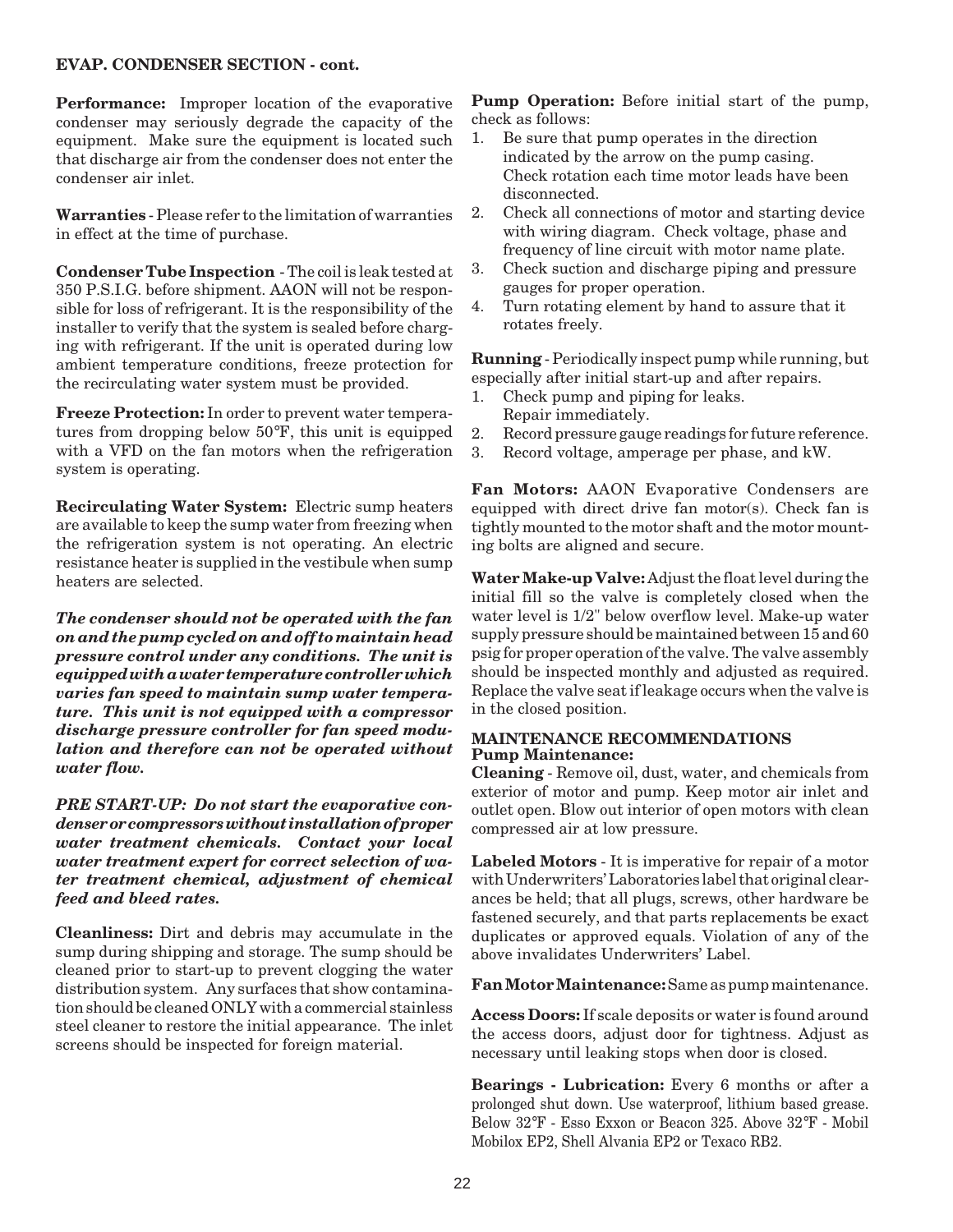#### **Recommended Monthly Inspection**

- 1. Clean sump section interior. Dirt and other impurities which have accumulated in the sump should be removed from the sump area. Shut off water to float valve and open the drain connection for flushing of the sump.
- 2. Clean sump suction strainer.
- 3. Check water operating level. Adjust float as required.
- 4. Inspect fan motor(s) and water circulation pump(s) and lubricate per the lubrication nameplate or manufacture's recommendations.
- 5. Inspect axial fans and eliminators removing any debris which may have accumulated during operation.
- 6. Inspect the water distribution system to insure that nozzles and spray orifices are functioning correctly. The inspection should be made with the circulation pump on and fans off.

#### **Mist Eliminators**

The mist eliminators must be correctly positioned when they are replaced during cleaning or service.

#### **Air Inlet**

Inspect the air inlet louvers and mist eliminators on a monthly basis to remove any paper, leaves or other debris that may block the airflow.

#### **Stainless Steel Base Pan**

The base pan under the tube bundles is stainless steel and may sometimes become tarnished due to contamination. These surfaces should be inspected yearly to ensure they remain clean of any contamination that may result in damage. Any surfaces that show contamination should be cleaned ONLY with a commercial stainless steel cleaner to restore the initial appearance.



STAINLESS STEEL SUMP PRIOR TO UNIT INSTALLATION

#### **Propeller Fans and Motors**

The fans are directly mounted on the motor shafts and require minimal maintenance except to assure they are clear of dirt or debris that would impede the airflow.

#### **Recommended Annual Inspection:**

In addition to the above maintenance activities, a general inspection of the unit surface should be completed at least once a year. Surface corrosion in spot areas should be wire brushed and cleaned thoroughly. These locations may then be resurfaced with rust inhibitive paint. Remove spray header and flush out.

#### **Recirculating Water Quality Guidelines WATER QUALITY**

| <b>PH</b>                     | 6.5 to 9.0   |
|-------------------------------|--------------|
| Hardness as CaCO3             | 500 PPM Max  |
| Alkalinity as CaCO3           | 500 PPM Max  |
| <b>Total Dissolved Solids</b> | 2000 PPM Max |
| Chlorides As NaC1             | 1500 PPM Max |
| Sulfates                      | 750 PPM Max  |

Cycles of concentration (the ratio of dissolved solids in recirculated water to dissolved solids in make-up), should be determined and monitored frequently by a competent water treatment expert.

To limit cycles of concentration to maintain the above guideline, it is necessary to "bleed" a certain portion of the recirculated water. This is achieved automatically with a solenoid valve actuated by a conductivity meter set at the desired conductivity corresponding to the desired cycles of concentration. It should be noted that these are guidelines and even though these individual values are met, under certain conditions the water quality can be aggressive. For example, water with very low alkalinity and levels of chlorides and sulfates approaching maximum recommended levels can be corrosive.

**Bleed:** All AAON evaporative condensers are furnished with a bleed system fitting and valve to continuously remove a small portion of the recirculated water to keep the water quality within the above listed parameters. This device is located on the discharge side of the pump. It is important to note since "bleed" rate is a function of evaporation rate (i.e., amount of heat rejected), if the bleed setting is manual based on design heat load, too much water will be removed when the heat load is less than design.

The AAON evaporative condenser is equipped with a desuperheater. The desuperheater coil is located above the eliminators. Approximately 22% of the total heat of rejection is accomplished with the desuperheater. Water usage of the AAON evaporative condenser is approximately 22% less than evaporative condensers not equipped with a desuperheater.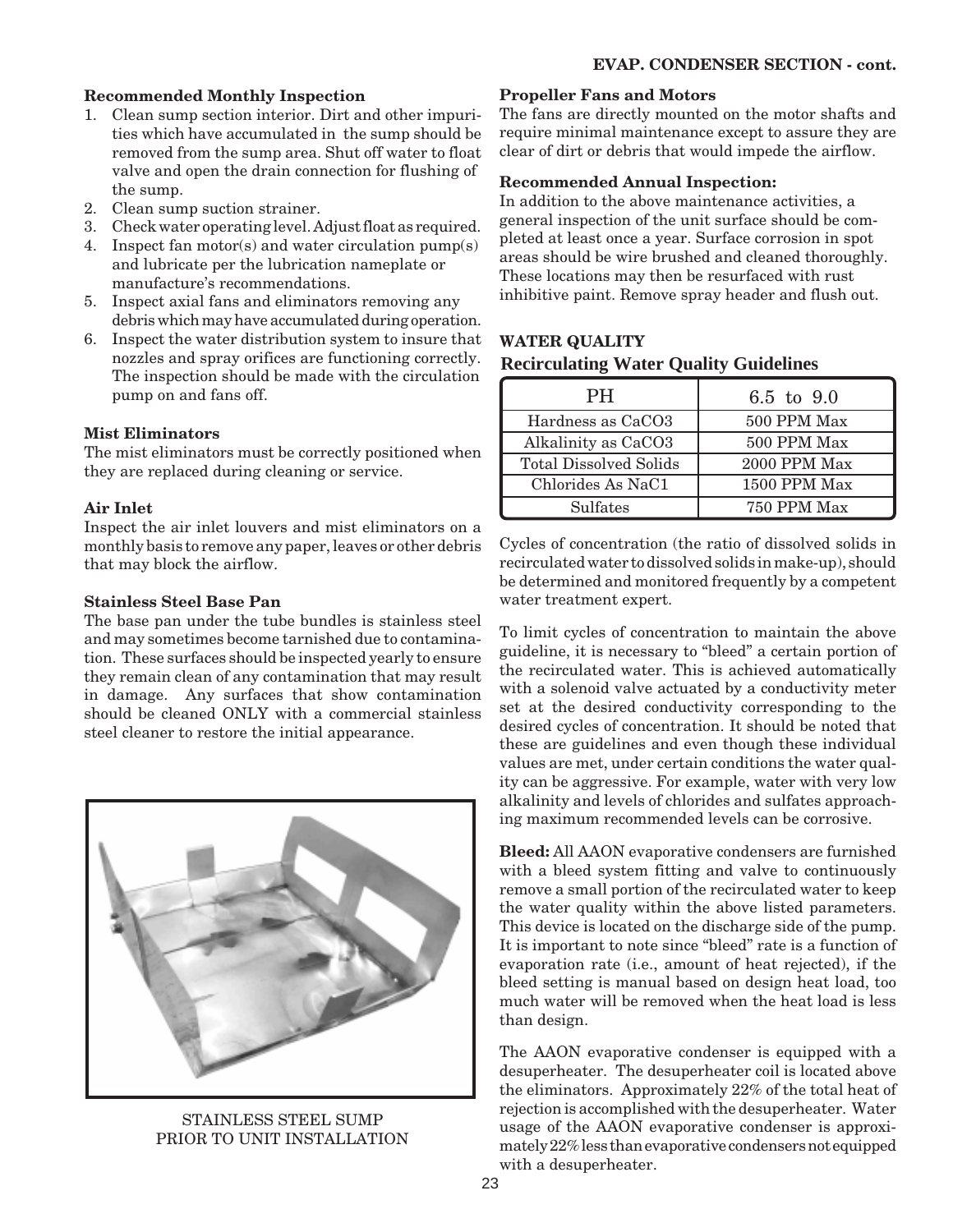#### **EVAP. CONDENSER SECTION - cont.**

One method of calculating evaporation and bleed in gallons per minute (gpm) is shown below:

**Evaporation Rate =** Total Heat of Rejection Via Evaporation/(1050 \*500)

**Bleed Rate =** Evaporation Rate/(Cycles of Concentration-1)

*Example:* A unit has 100 ton cooling capacity with a compressor  $EER = 15$ .

Total Heat of Rejection = Tons x 12000 x (1+ 3.413/EER) Btu/hr  $= 100 \times 12000 \times (1+3.413/15) = 1,473,040$  Btu/hr

Total Heat of Rejection Via Evaporation = Total Heat of Rejection x ( 1-.22)  $= 1,473,040 \times (1-.22) = 1,148,971$  Btu/hr

Evaporation Rate =  $1,148,971$  (Btu/hr) /  $525,000$  (Btu/hr/gpm) =  $2.19$  gpm

Assuming 4 cycles of concentration:

Bleed Rate =  $2.19/(4-1)$  = .73 gpm

The above water bleed system is a good means of control for many forms of scale build up or corrosion. Some system conditions, however, may be much more severe requiring more extensive forms of water treatment. It is important that operating and maintenance personnel be aware of this problem and knows when to recommend water treatment.

Following are important signs to look for when inspecting a given unit:

- 1. Scale formation on the heat exchanger surfaces with resulting decreased operating efficiency of equipment.
- 2. Accelerated corrosion or rusting of the metal surfaces, resulting in coil or casing failure.
- 3. Slime and algae formation on the metal surfaces, tending to block circulation piping and the water distribution system.

#### **Following are guidelines to be used in water treatment:**

- 1. Any water treatment must be compatible with stainless steel and copper.
- 2. The water pH should be maintained between 6.5 and 9.0 at all times.
- 3. Batch feed process should never be used.
- 4. Acid treatment not recommended due to corrosive effect on materials.
- 5. Do not use hydrochloric acid (HCl- muratic acid)
- 6. Avoid any introduction of chlorides into the condenser.



EVAPORATIVE CONDENSING CHEMICAL DISPENSING SYSTEM

#### **Mechanical Cleaning:**

Do not attempt to mechanically clean the copper tubing in the evaporative condenser. Do not use wire brushes or any other mechanical device on the copper tubing. Severe damage may result. Contact your water treatment expert for recommendations on chemical cleaning procedures.

#### **PARTS**

Contact your local AAON Representative for factory authorized parts. Be sure to include the Serial Number from the product nameplate when ordering or requesting quotations.

#### **AIR COOLED CONDENSER SECTION**

The air cooled condenser section rejects heat by passing outdoor air over the fin tube coils for cooling of the hot refrigerant gas from the compressors. The heated air will discharge from the top of the section through the propeller fans.

The condenser coils should be inspected yearly to ensure unrestricted airflow. If the installation has a large amount of airborne dust or other material, the condenser coils should be cleaned with a water spray in a direction opposite to that of the airflow. Care should be taken to prevent bending of the aluminum fins on the copper tubes.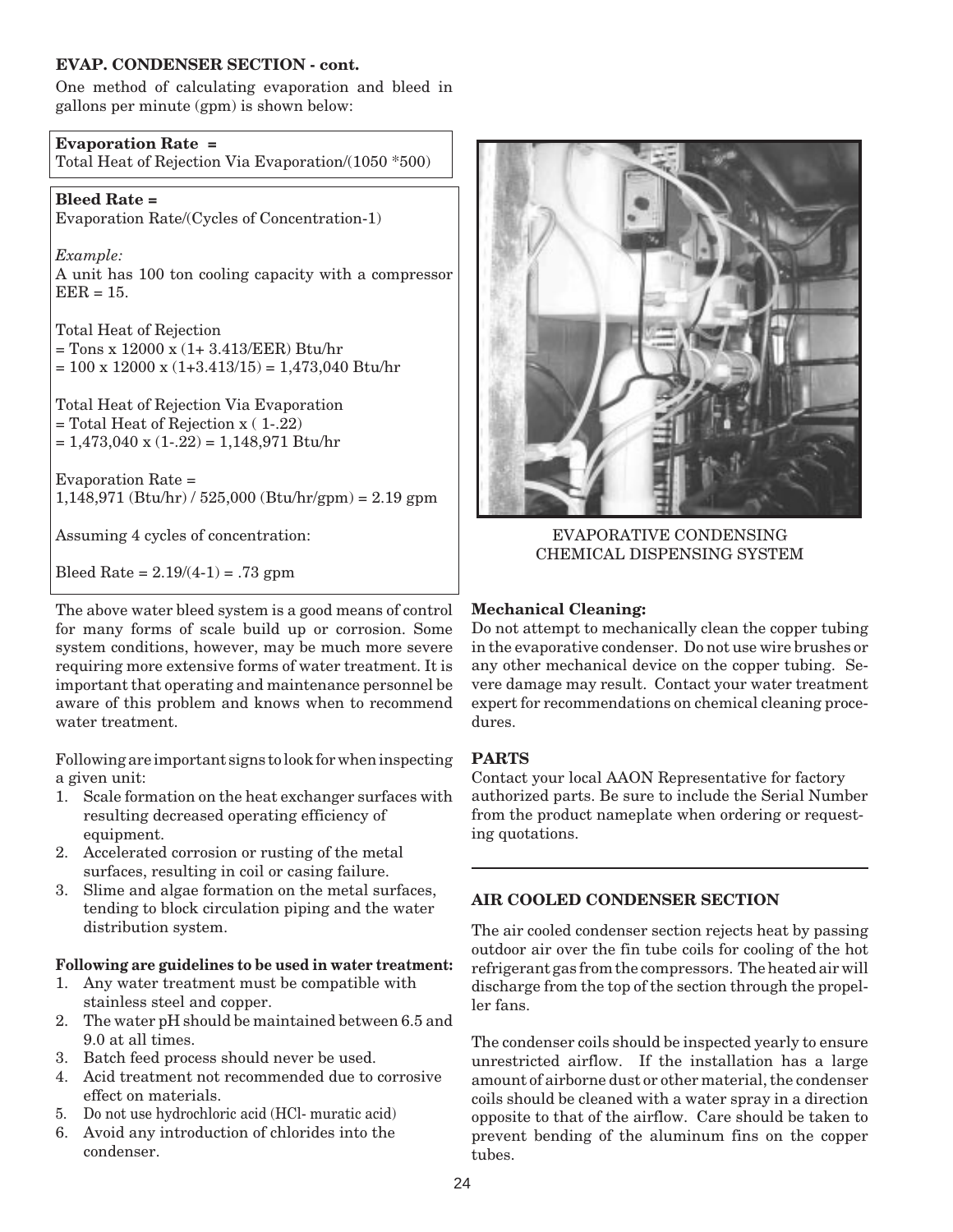| <b>TROUBLE</b>                                   | <b>POSSIBLE CAUSE</b>                                                                                                                                                                                                                                                                                                            |  |  |  |  |  |  |  |
|--------------------------------------------------|----------------------------------------------------------------------------------------------------------------------------------------------------------------------------------------------------------------------------------------------------------------------------------------------------------------------------------|--|--|--|--|--|--|--|
| <b>ELECTRIC HEATING</b>                          |                                                                                                                                                                                                                                                                                                                                  |  |  |  |  |  |  |  |
| <b>SYSTEM OFF</b>                                | 1. Check power at line side of contactor(s).<br>2. Thermostat not set for heating.                                                                                                                                                                                                                                               |  |  |  |  |  |  |  |
| EVAPORATOR MOTOR WILL NOT RUN                    | 1. Overload relay tripped.<br>2. Heater Relay not energized.<br>3. Blower Contactor not energized.<br>4. Capacitor shorted or open (PSC motors only).                                                                                                                                                                            |  |  |  |  |  |  |  |
| <b>BLOWER DOESN'T DELIVER AIR</b>                | 1. Blower running backwards.<br>2. Dirty air filters.<br>3. Dirty coils.<br>4. Duct obstruction.                                                                                                                                                                                                                                 |  |  |  |  |  |  |  |
| BLOWER COMES ON, BUT LITTLE OR NO<br><b>HEAT</b> | 1. One or more heater contactors are open.<br>2. Limit switches are open.<br>3. Heater relay open.<br>4. Heat strips burned out.                                                                                                                                                                                                 |  |  |  |  |  |  |  |
| <b>GAS HEATING</b>                               |                                                                                                                                                                                                                                                                                                                                  |  |  |  |  |  |  |  |
| <b>SYSTEM OFF</b>                                | 1. Check power and gas supply.<br>2. Check thermostat switches and settings.<br>3. Check 24 volt power to ignition control.                                                                                                                                                                                                      |  |  |  |  |  |  |  |
| BURNER WON'T COME ON                             | 1. Check for power at main gas valve.<br>2. Defective gas valve.<br>3. Loose or broken connection to gas valve.<br>4. Check limit controls for open.<br>5. Check continuity of differential pressure switch with motor<br>turning. If open, replace differential pressure switch.<br>6. Defective ignition control.              |  |  |  |  |  |  |  |
| <b>COMBUSTION AIR BLOWER WON'T RUN</b>           | 1. Thermostat not calling for heat.<br>2. Relay not closing. (No power to motor)<br>3. Motor stuck or winding open.<br>4. Internal motor overload open.                                                                                                                                                                          |  |  |  |  |  |  |  |
| BURNER GOES "OFF" ON HIGH LIMIT                  | 1. Unit blower not coming on. (Check fan control)<br>2. Blower motor running backward.<br>3. Filters dirty.<br>4. Ducts obstructed or dampers closed.<br>5. Manifold gas pressure too high.                                                                                                                                      |  |  |  |  |  |  |  |
| IGNITION ON, BURNER WON'T LIGHT                  | 1. Hand valve "off" (turn to on) (main gas valve).<br>2. Gas off or very low pressure.<br>3. Check for power at main gas valve.<br>4. Check continuity of differential pressure switch with motor<br>turning. If open, replace differential pressure switch.<br>5. Sparker sensor out of adjustment.<br>6. Main orifice blocked. |  |  |  |  |  |  |  |
| SUPPLY FAN BLOWER WON'T RUN                      | 1. Defective Ignition Control.<br>2. See cooling trouble shooting page.                                                                                                                                                                                                                                                          |  |  |  |  |  |  |  |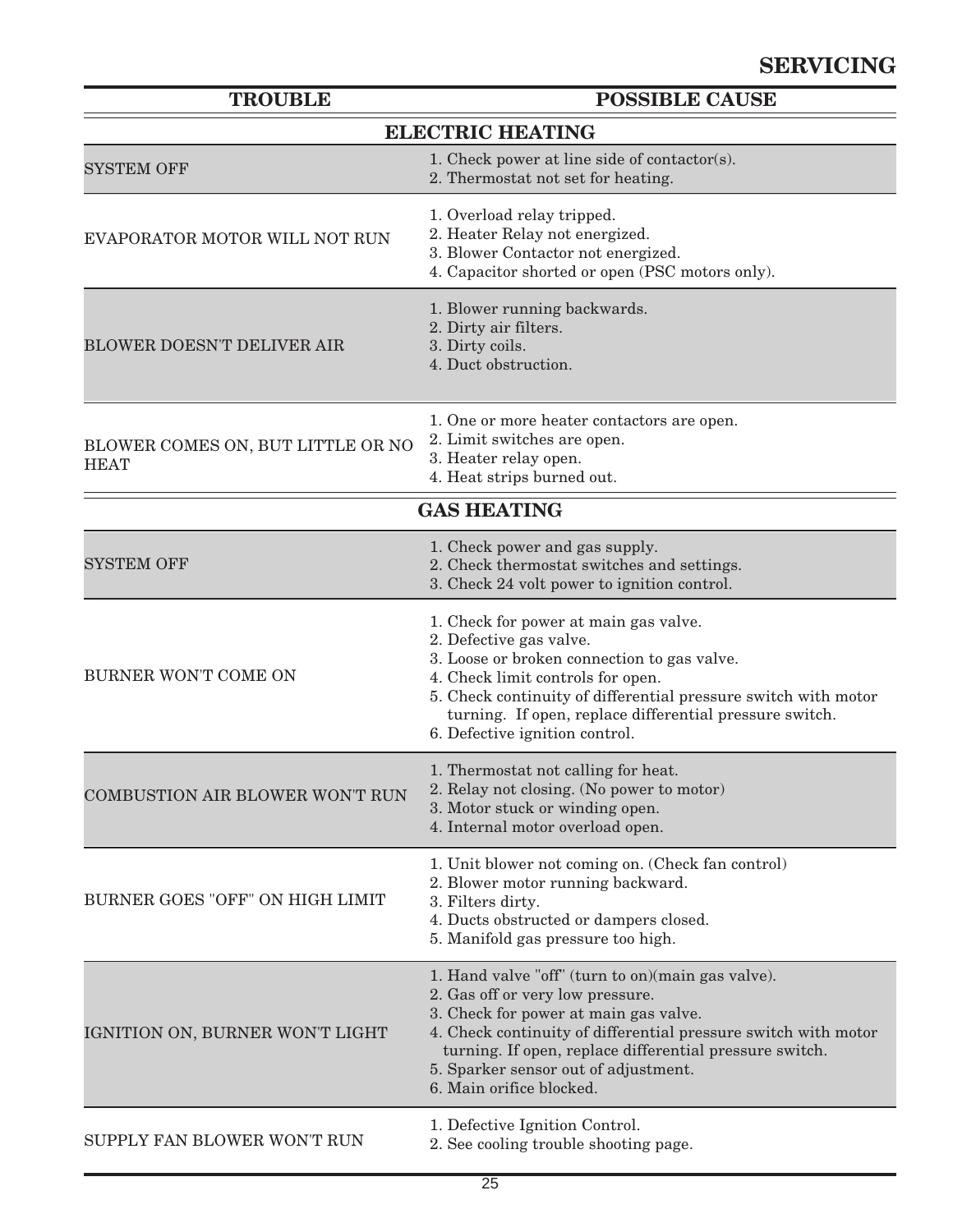## **SERVICING Continued**

| <b>TROUBLE</b>                         | <b>POSSIBLE CAUSE</b>                                                                                                                 |  |  |  |  |  |  |  |
|----------------------------------------|---------------------------------------------------------------------------------------------------------------------------------------|--|--|--|--|--|--|--|
| STEAM AND HOT WATER HEATING            |                                                                                                                                       |  |  |  |  |  |  |  |
| SYSTEM OFF                             | 1. Check power at line side of contactor(s).<br>2. Thermostat not set for heating.                                                    |  |  |  |  |  |  |  |
| BLOWER MOTOR WILL NOT RUN              | 1. Overload relay tripped.<br>2. Heater Relay not energized.<br>3. Blower Contactor not energized.                                    |  |  |  |  |  |  |  |
| <b>BLOWER DOESN'T DELIVER AIR</b>      | 1. Blower running backwards.<br>2. Dirty air filters.<br>3. Dirty coils.<br>4. Duct obstruction.                                      |  |  |  |  |  |  |  |
| BLOWER COMES ON, BUT LITTLE OR NO HEAT | 1. Check steam traps, valves, and steam or hot water<br>supply in accordance with manufactures instructions.<br>2. Faulty thermostat. |  |  |  |  |  |  |  |

### **COOLING PACKAGE and UNITS with REMOTE CONDENSERS**

| <b>SYSTEM OFF</b>                  | 1. Check power at lineside of contactor(s).<br>2. Thermostat not set for cooling.<br>3. High pressure control tripped.<br>4. Low pressure switch open (loss of charge).                       |                                                                                      |
|------------------------------------|-----------------------------------------------------------------------------------------------------------------------------------------------------------------------------------------------|--------------------------------------------------------------------------------------|
| CONDENSER FAN WILL NOT RUN         | 1. Overload thermal protector open in motor.<br>2. Motor run capacitor open or shorted.<br>3. Motor failed.<br>4. Fan or shaft stuck.                                                         | <b>REFER TO MFG'S</b><br><b>INSTRUCTIONS</b><br><b>IF REMOTE</b><br><b>CONDENSER</b> |
| EVAPORATOR BLOWER WILL NOT RUN     | 1. Overload thermal protector open in motor.<br>2. Relay not closing.<br>3. Motor failed.<br>4. Capacitor shorted or open (PSC motors only).<br>5. Stuck shaft or blower wheel.               |                                                                                      |
| <b>COMPRESSOR SHORT CYCLES</b>     | 1. Check for low refrigeration charge.<br>2. Compressor overload setting.<br>3. Ambient temperature too low.<br>4. Filters dirty or air flow restricted.<br>5. Evaporator blower not running. | <b>REFER TO MFG'S</b><br><b>INSTRUCTIONS</b><br><b>IF REMOTE</b><br><b>CONDENSER</b> |
| FAN MOTOR RUNS HOT AND CUTS OUT    | 1. Line voltage too high.                                                                                                                                                                     |                                                                                      |
| <b>COMPRESSOR WILL NOT START</b>   | 1. Line voltage too low.<br>2. Limit switches are open.<br>3. Overload or pressure control tripped.                                                                                           | <b>REFER TO MFG'S</b><br><b>INSTRUCTIONS</b><br><b>IF REMOTE</b><br><b>CONDENSER</b> |
| <b>BLOWER DOES NOT DELIVER AIR</b> | 1. Blower running backwards.<br>2. Dirty filters.<br>3. Duct obstruction.                                                                                                                     |                                                                                      |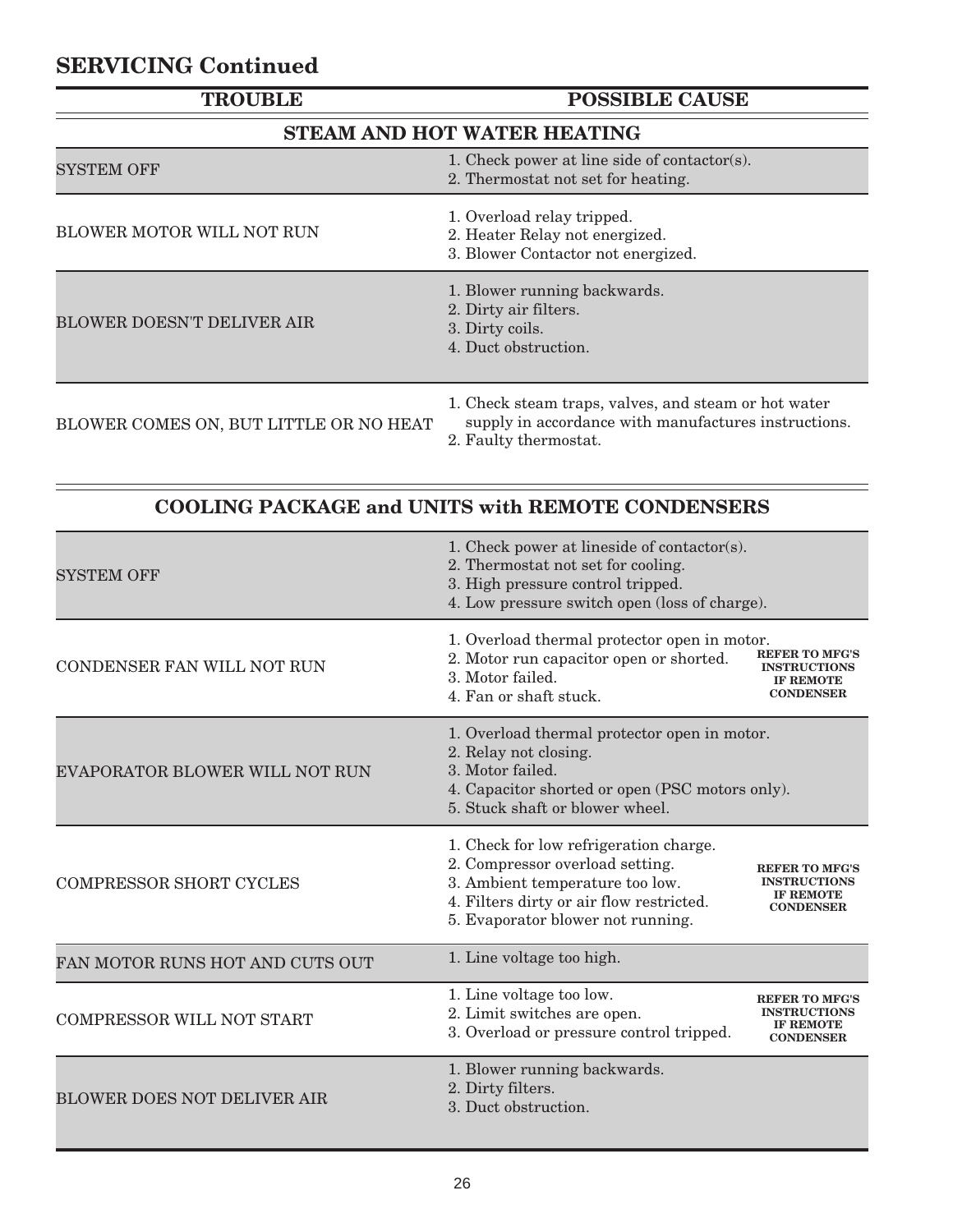### **SERVICING Continued**

| <b>TROUBLE</b>                                      | <b>POSSIBLE CAUSE</b>                                                                                                                                                                         |  |  |  |  |  |
|-----------------------------------------------------|-----------------------------------------------------------------------------------------------------------------------------------------------------------------------------------------------|--|--|--|--|--|
|                                                     | <b>COOLING - CHILLED WATER</b>                                                                                                                                                                |  |  |  |  |  |
| SYSTEM OFF                                          | 1. Check power at line side of contactor(s).<br>2. Thermostat not set for cooling.                                                                                                            |  |  |  |  |  |
| EVAPORATOR BLOWER WILL NOT RUN                      | 1. Overload thermal protector open in motor.<br>2. Contactor not closing.<br>3. Motor failed.                                                                                                 |  |  |  |  |  |
| FAN MOTOR RUNS HOT AND CUTS OUT                     | 1. Line voltage too high.                                                                                                                                                                     |  |  |  |  |  |
| <b>BLOWER DOES NOT DELIVER AIR</b>                  | 1. Blower running backwards.<br>2. Dirty air filters.<br>3. Duct obstruction.                                                                                                                 |  |  |  |  |  |
| BLOWER COMES ON, BUT LITTLE OR NO<br><b>COOLING</b> | 1. Check supply water and temperature.<br>2. Check water control valves operation.<br>3. Check water temperature rise entering and leaving<br>unit to determine if adequate water is flowing. |  |  |  |  |  |

#### ROOFTOP UNIT REPLACEMENT PARTS

Replacement parts for AAON equipment may be obtained from AAON. When ordering parts, always reference the unit model number, serial number and part number.

## **AAON, Inc.**

Customer Service Department 2425 South Yukon Ave • Tulsa, Oklahoma 74107 Phone: 918-583-2266 • Fax: 918-382-6364

ALWAYS USE AAON SPECIFIED PARTS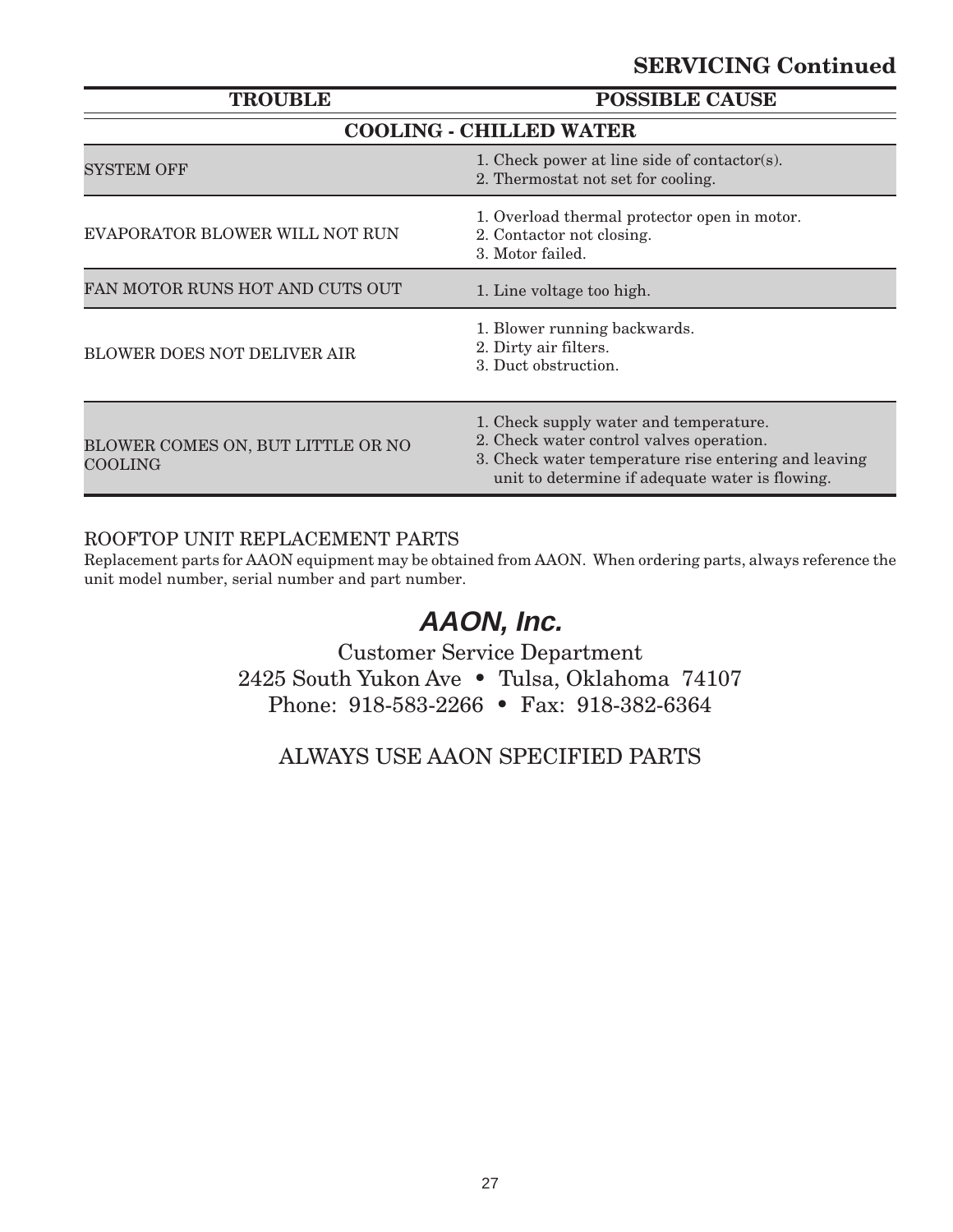### **SEQUENCE OF OPERATIONS**

#### GENERAL INFORMATION

#### HEATING

#### 1. Natural Gas

When the thermostat calls for heating, W1 makes R to the heat relay (HR) all N.O. (Normally open) contacts close and all N.C. (normally closed) contacts open. The combustion motor starts and as the pressure decreases in the flue outlet box the ignition control is energized. The control sends 24 VAC to the main gas valve and high voltage to the ignitor. If a burner flame has been detected after 10 seconds, the spark is extinguished and the flame continues. If a flame has not been detected after 10 seconds, the gas valve closes, the spark ceases and the induced draft blower continues to purge the heat exchanger. After 45 seconds of purge, the ignition system will attempt to light the burners again. Should no flame be detected after 3 tries, the ignition control locks out the system.

On a fault the gas train is shut down by a main limit located in the heat exchanger area or by an auxiliary limit mounted in the supply air fan housing.

#### 2. LP (Propane) Gas

The sequence for LP Gas is the same as above but upon non-proof of burner the gas train will enter a 100% lockout condition.

#### 3. Electric

When the thermostat calls for heat 'W1' makes 'R' to the heat relay 'HR'. All N.O. contacts close, and all N.C. contacts open. The heat relay makes 'R' to the first stage of electric heat.

On a fault condition the main limit located in the supply air or the auxiliary limit located in the supply air fan housing will remove power from all contactors.

If additional heating is required a second set of elements can be turned on by 'W2'.

OPTIONAL - When available the electric heat can be sequenced to provide a constant discharge air temperature.

4. Steam or Hot Water

This option adds a steam coil down stream of the cooling coil (if supplied). Connections and controls are provided by others.

#### COOLING

1. Packaged Units

When the thermostat calls for cooling from the space, 'Y1' makes 'R' to 'CC1' through the LPS (low pressure switch), HPS (high pressure switch) and optional GOT (guarantee off timer).

If additional cooling is required 'CC2' and 'CC4' are made through their respective pressure switches and timers.

#### 2. DX Only - Coil Units

When the thermostat calls for cooling from the space, the condensing unit is energized (refer to manufacturers instructions for sequence of operation). The evaporator blower contactor is energized simultaneously with the condensing section.

#### 3. Chilled Water Coil Units

The blower contactor is energized to provide supply air on a signal from the space thermostat. All other controls are by others.

#### OPTIONAL ECONOMIZER

When cooling is called for and the unit has the economizer option installed, temperature switch ECS (or Enthalpy) allows the economizer operation when the outside air reaches the required setpoint. (Some options use dry bulb sensing and some options use enthalpy sensing to determine the outside air (O.A.) condition).

When the economizer is in operation 'Y1' controls the opening and closing of the dampers, 'Y2' is then able to control the compressors which 'Y1' normally controls. A modulating economizer is also available. The operation is the same as the standard economizer except that the motor modulates the damper position to maintain a preset mixed air temperature.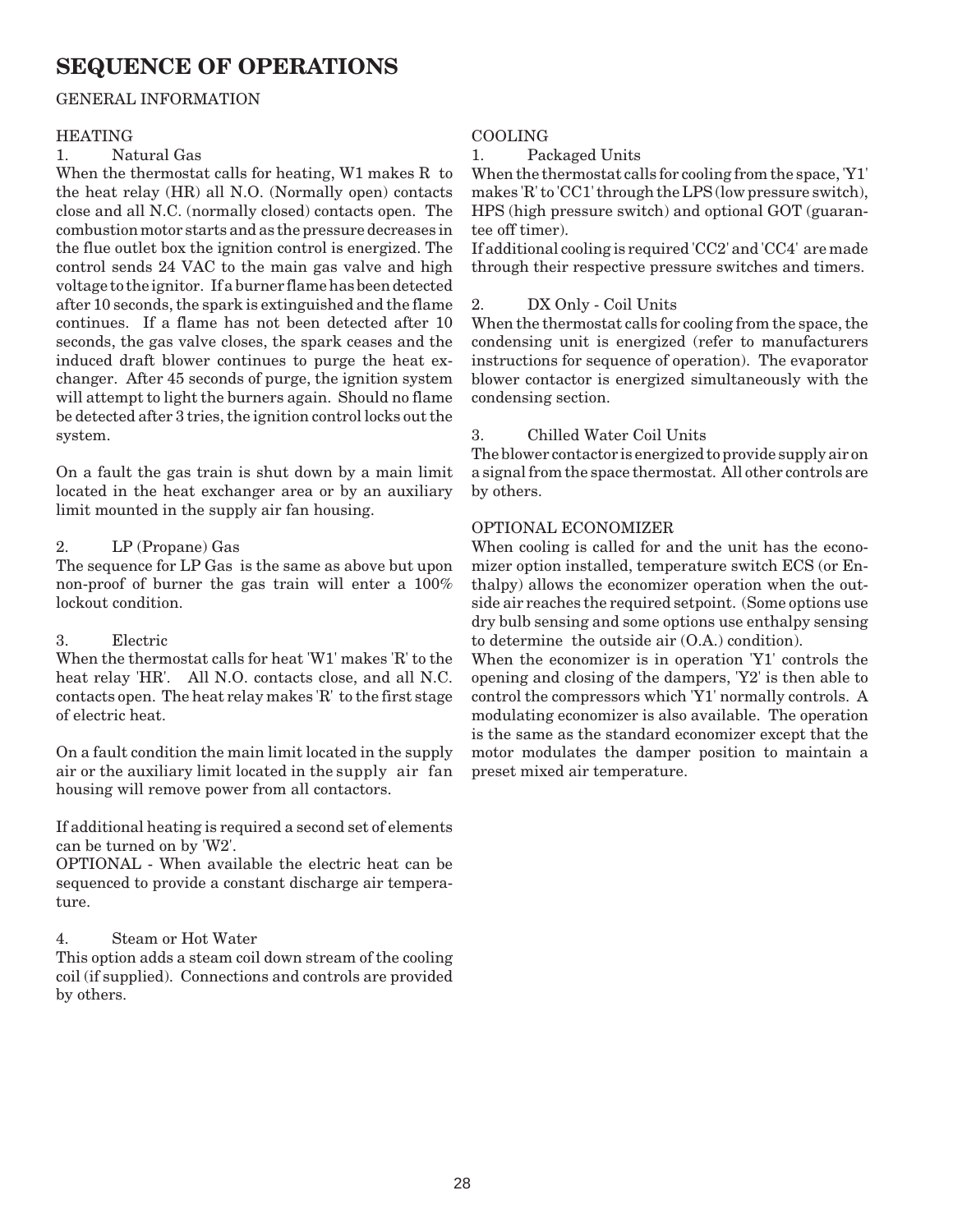### **SEQUENCE OF OPERATIONS Continued**

#### VAV (Variable Air Volume) SYSTEMS

When a call for cooling is received, the controller board stages on compressors to maintain a field set supply air temperature. As different zones become satisfied their VAV boxes will close. (Boxes and controls are supplied and installed by others). This in turn causes the supply duct pressure to rise. The VAV controller board senses this increase in pressure and modulates the supply fan speed to maintain the required field set supply air pressure setpoint.

Normally VAV units are cooling only units. There are certain applications where electric or gas heat is used to provide morning warmup. When gas or electric heat is used for morning warmup the airflow will not be allowed to vary. The fan speed control will be disabled until a call for cooling is received, then the heating system will be locked out and VAV will be enabled.

#### POWER EXHAUST OPTIONS

When space over pressurization occurs, due to economizer operation, a power exhaust will be utilized to provide relief. Two types of power exhaust control are available.

A. Three position economizer, an On/Off power exhaust will be utilized to exhaust when economizer is called for.

The end switch located on the economizer O. A. Damper section is field adjustable to allow for differences in building design. The switch engages and disengages the power exhaust motor(s) through a contactor. The end switch is in the 24 VAC circuit.

B. Full modulating economizer, a full modulating power exhaust will control the amount of actual exhausted air by means of a building sensing pressure control which opens or closes according to desired pressure in the space.

#### POWER EXHAUST w/ 3 POSITION ECON.

In the unit "OFF" or in the minimum economizer position, the power exhaust fan is off. When the unit goes to 100% outside air operation, the power exhaust fan motor starts and operates until the unit is shut off or the economizer goes back to minimum position.

#### POWER EXHAUST w/ FULL MODULATING ECON.

In the unit "OFF" or in the minimum economizer position, the power exhaust is off. As the economizer begins to modulate open, an end switch (adjustable) closes which starts the power exhaust fan motor. The power exhaust operates until the economizer modulates below the end switch setting or the unit is shut off.

#### POWER EXHAUST w/ FULL MODULATING ECON. WITH BUILDING PRESSURE CONTROL

In the unit "OFF" or in the minimum economizer position the power exhaust is off. As the economizer begins to modulate open, an end switch (adjustable) closes which starts the power exhaust fan motor. The amount of exhaust air is controlled by a set of dampers in response to the unit mounted building static pressure controller. The power exhaust operates until the economizer modulates below the end switch setting or the unit is shut off. (NOTE: Static pressure sensing tubing is field supplied and installed).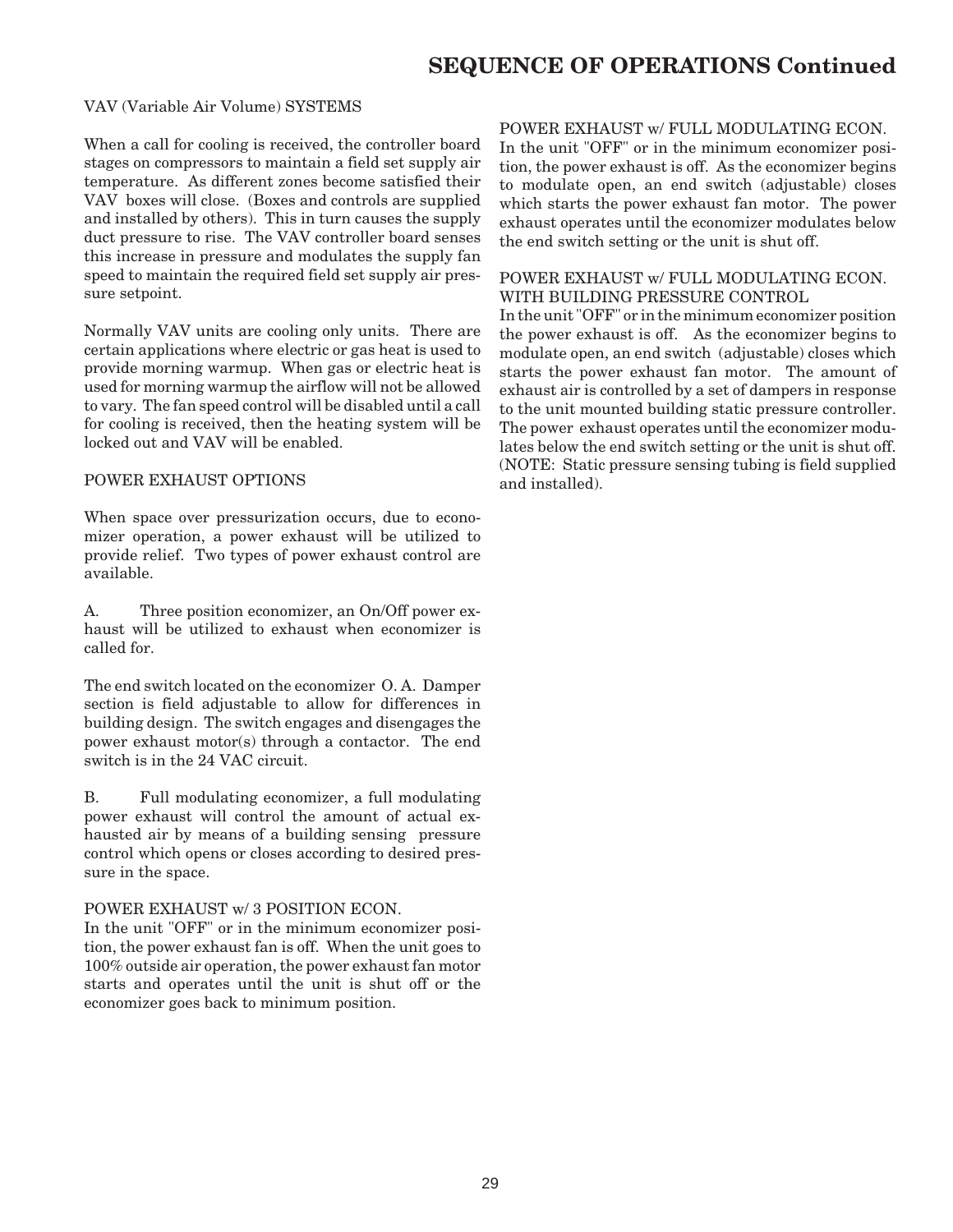### **COMPRESSOR CHECKOUT PROCEDURE**

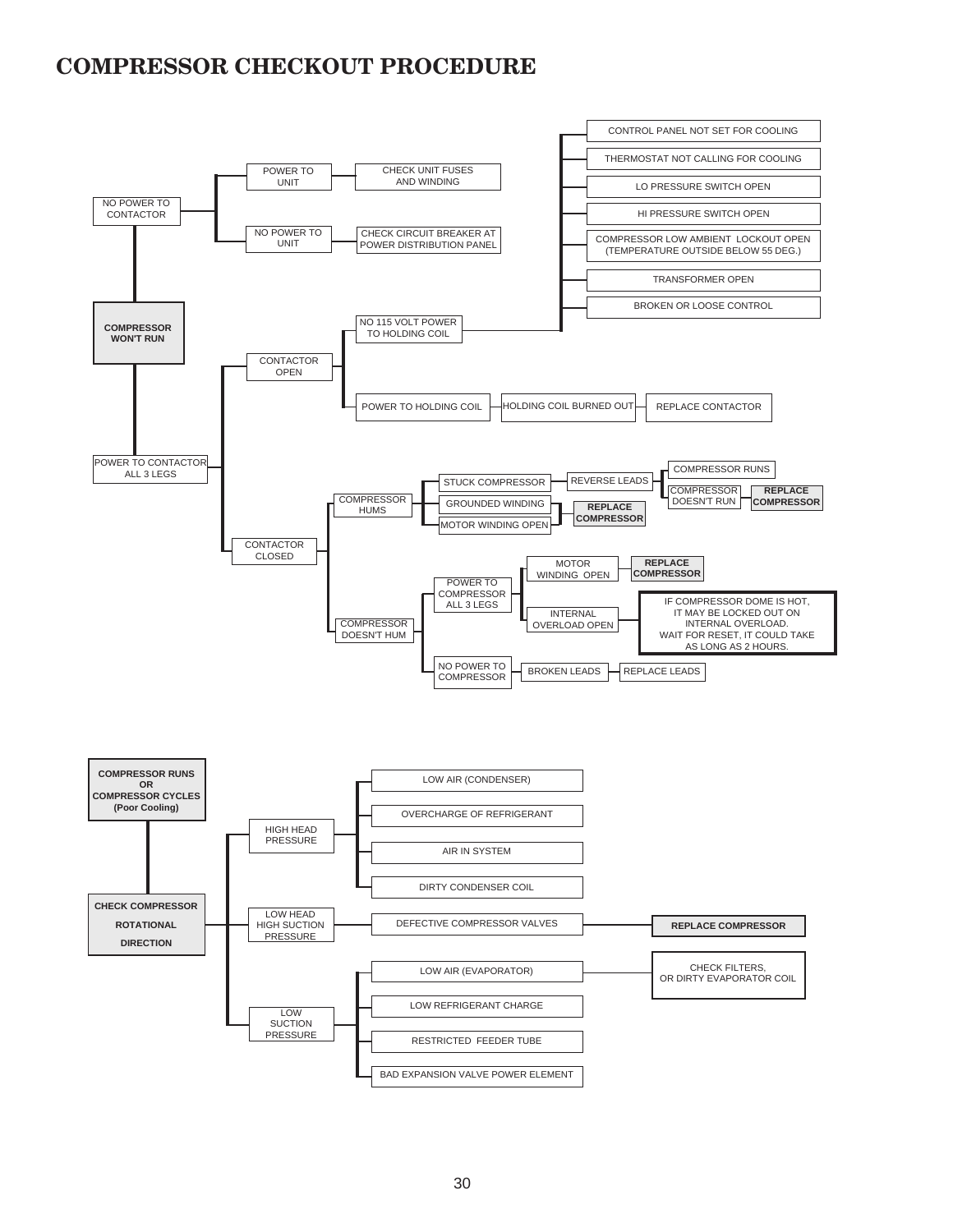### **IGNITION CONTROL CHECKOUT PROCEDURE**

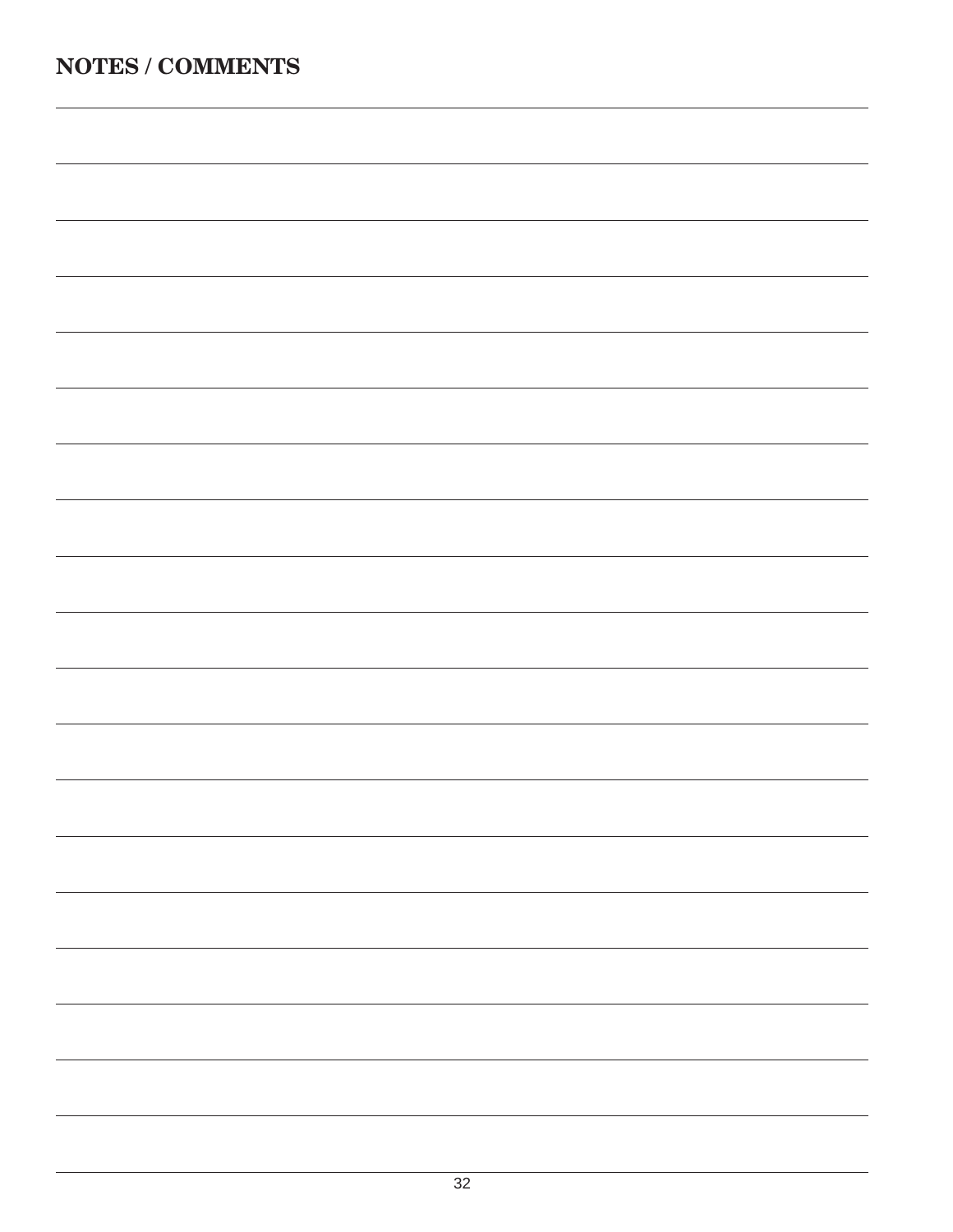| <b>AADN®</b>                                                                                                                                                                                                                   |                |                                                          |         |                |                         |                           |                                                                                                                                                                                                                                                                                                                                                                                                                          | RL START-UP FORM • Page 1 of 2                     |           |      |         |                                                                        |
|--------------------------------------------------------------------------------------------------------------------------------------------------------------------------------------------------------------------------------|----------------|----------------------------------------------------------|---------|----------------|-------------------------|---------------------------|--------------------------------------------------------------------------------------------------------------------------------------------------------------------------------------------------------------------------------------------------------------------------------------------------------------------------------------------------------------------------------------------------------------------------|----------------------------------------------------|-----------|------|---------|------------------------------------------------------------------------|
|                                                                                                                                                                                                                                |                |                                                          |         |                |                         |                           |                                                                                                                                                                                                                                                                                                                                                                                                                          |                                                    |           |      |         |                                                                        |
|                                                                                                                                                                                                                                |                |                                                          |         |                |                         |                           |                                                                                                                                                                                                                                                                                                                                                                                                                          |                                                    |           |      |         |                                                                        |
|                                                                                                                                                                                                                                |                |                                                          |         |                |                         |                           |                                                                                                                                                                                                                                                                                                                                                                                                                          |                                                    |           |      |         |                                                                        |
|                                                                                                                                                                                                                                |                |                                                          |         |                |                         |                           |                                                                                                                                                                                                                                                                                                                                                                                                                          |                                                    |           |      |         |                                                                        |
|                                                                                                                                                                                                                                |                |                                                          |         |                |                         |                           |                                                                                                                                                                                                                                                                                                                                                                                                                          |                                                    |           |      |         |                                                                        |
|                                                                                                                                                                                                                                |                |                                                          |         |                |                         | <b>UNIT CONFIGURATION</b> |                                                                                                                                                                                                                                                                                                                                                                                                                          |                                                    |           |      |         |                                                                        |
| AIR COOLED<br>EVAP, COOLED                                                                                                                                                                                                     | NO WATER LEAKS |                                                          |         |                |                         |                           |                                                                                                                                                                                                                                                                                                                                                                                                                          | CONDENSER SAFETY CHECK                             |           |      |         |                                                                        |
|                                                                                                                                                                                                                                |                | <b>START-UP CHECK LIST . GENERAL CHECKS</b>              |         |                |                         |                           |                                                                                                                                                                                                                                                                                                                                                                                                                          |                                                    |           |      |         |                                                                        |
|                                                                                                                                                                                                                                |                |                                                          |         |                |                         |                           |                                                                                                                                                                                                                                                                                                                                                                                                                          | Inspect Economizer Damper Assembly: ___________    |           |      |         |                                                                        |
|                                                                                                                                                                                                                                |                |                                                          |         |                |                         |                           |                                                                                                                                                                                                                                                                                                                                                                                                                          |                                                    |           |      |         |                                                                        |
| Verify All Copper Tubing Is Isolated So It Doesn't Rub:                                                                                                                                                                        |                |                                                          |         |                |                         |                           |                                                                                                                                                                                                                                                                                                                                                                                                                          | Verify Transformer Tap On 208/230v Equip.: _______ |           |      |         |                                                                        |
| Check & Tighten All Electrical Terminals: _____________                                                                                                                                                                        |                |                                                          |         |                |                         |                           |                                                                                                                                                                                                                                                                                                                                                                                                                          |                                                    |           |      |         |                                                                        |
| Notes: which is a series of the contract of the contract of the contract of the contract of the contract of the contract of the contract of the contract of the contract of the contract of the contract of the contract of th |                |                                                          |         |                |                         |                           |                                                                                                                                                                                                                                                                                                                                                                                                                          |                                                    |           |      |         |                                                                        |
|                                                                                                                                                                                                                                |                |                                                          |         |                |                         |                           |                                                                                                                                                                                                                                                                                                                                                                                                                          |                                                    |           |      |         |                                                                        |
|                                                                                                                                                                                                                                |                |                                                          |         |                |                         |                           |                                                                                                                                                                                                                                                                                                                                                                                                                          |                                                    |           |      |         |                                                                        |
| S/A BLOWER ASSEMBLY                                                                                                                                                                                                            |                | <b>ALIGNMENT</b>                                         |         |                |                         |                           |                                                                                                                                                                                                                                                                                                                                                                                                                          | CHECK ROTATION <b>4</b> NAMEPLATE AMPS __________  |           |      |         |                                                                        |
| MOTOR MAKE & AMPS                                                                                                                                                                                                              | г              | - 30 -                                                   |         |                |                         |                           |                                                                                                                                                                                                                                                                                                                                                                                                                          |                                                    |           |      |         |                                                                        |
| 1                                                                                                                                                                                                                              |                |                                                          |         |                |                         |                           |                                                                                                                                                                                                                                                                                                                                                                                                                          |                                                    |           |      |         |                                                                        |
| 2                                                                                                                                                                                                                              |                |                                                          |         |                |                         |                           |                                                                                                                                                                                                                                                                                                                                                                                                                          | VAV CONTROLS _________________                     |           |      |         |                                                                        |
| 3                                                                                                                                                                                                                              |                |                                                          |         |                |                         |                           |                                                                                                                                                                                                                                                                                                                                                                                                                          | SPRINGS OPERATING CORRECTLY                        |           |      |         |                                                                        |
| 4                                                                                                                                                                                                                              |                |                                                          |         |                |                         |                           |                                                                                                                                                                                                                                                                                                                                                                                                                          |                                                    |           |      |         |                                                                        |
| <b>COOLING TEST</b>                                                                                                                                                                                                            | TANDEM COMPS.  |                                                          |         |                |                         |                           | INDEPENDENT CIRCUITED COMPS.                                                                                                                                                                                                                                                                                                                                                                                             |                                                    |           |      |         |                                                                        |
| COMP. No.& AMPS                                                                                                                                                                                                                | Crankcase Head |                                                          | Suction | High           |                         |                           | COMP. No.& AMPS                                                                                                                                                                                                                                                                                                                                                                                                          |                                                    | Crankcase | Head | Suction | High                                                                   |
| $\overline{\phantom{0}}$ 30 $\overline{\phantom{0}}$<br>T.<br>L1 L2 L3                                                                                                                                                         |                | Heater   Pressure   Pressure   Pressure  <br>Amps   PSIG |         | PSIG   Switch  |                         |                           | $\overline{1}$ 30 $\overline{1}$<br>$\overline{1}$ $\overline{1}$ $\overline{1}$ $\overline{1}$ $\overline{1}$ $\overline{1}$ $\overline{1}$ $\overline{1}$ $\overline{1}$ $\overline{1}$ $\overline{1}$ $\overline{1}$ $\overline{1}$ $\overline{1}$ $\overline{1}$ $\overline{1}$ $\overline{1}$ $\overline{1}$ $\overline{1}$ $\overline{1}$ $\overline{1}$ $\overline{1}$ $\overline{1}$ $\overline{1}$ $\overline{$ | ٦                                                  |           |      |         | Heater   Pressure   Pressure   Pressure<br>Amps   PSIG   PSIG   Switch |
| 1                                                                                                                                                                                                                              |                |                                                          |         |                | 5                       |                           |                                                                                                                                                                                                                                                                                                                                                                                                                          |                                                    |           |      |         |                                                                        |
| 2                                                                                                                                                                                                                              |                |                                                          |         |                | 6                       |                           |                                                                                                                                                                                                                                                                                                                                                                                                                          |                                                    |           |      |         |                                                                        |
| 3                                                                                                                                                                                                                              |                |                                                          |         |                | $\overline{\mathbf{z}}$ |                           |                                                                                                                                                                                                                                                                                                                                                                                                                          |                                                    |           |      |         |                                                                        |
| 4                                                                                                                                                                                                                              |                |                                                          |         |                | 8                       |                           |                                                                                                                                                                                                                                                                                                                                                                                                                          |                                                    |           |      |         |                                                                        |
| <b>CONDENSER FAN ASSEMBLY ALIGNMENT I</b>                                                                                                                                                                                      |                |                                                          |         | CHECK ROTATION |                         |                           |                                                                                                                                                                                                                                                                                                                                                                                                                          | NAMEPLATE AMPS _                                   |           |      |         |                                                                        |
| <b>MOTOR MAKE &amp; AMPS</b>                                                                                                                                                                                                   | Г              | - 30                                                     |         |                |                         |                           | MOTOR MAKE & AMPS                                                                                                                                                                                                                                                                                                                                                                                                        |                                                    |           |      | - 30    |                                                                        |
| 1                                                                                                                                                                                                                              |                |                                                          |         |                | 4                       |                           |                                                                                                                                                                                                                                                                                                                                                                                                                          |                                                    |           |      |         |                                                                        |
| 2                                                                                                                                                                                                                              |                |                                                          |         |                | 5                       |                           |                                                                                                                                                                                                                                                                                                                                                                                                                          |                                                    |           |      |         |                                                                        |
| з                                                                                                                                                                                                                              |                |                                                          |         |                | 6                       |                           |                                                                                                                                                                                                                                                                                                                                                                                                                          |                                                    |           |      |         |                                                                        |
| <b>CONDENSER PUMP</b>                                                                                                                                                                                                          | CHECK ROTATION |                                                          |         |                |                         |                           |                                                                                                                                                                                                                                                                                                                                                                                                                          |                                                    |           |      |         |                                                                        |
| COND. PUMP (1) - AMPS                                                                                                                                                                                                          | г              | -30                                                      |         |                |                         |                           |                                                                                                                                                                                                                                                                                                                                                                                                                          |                                                    |           |      |         |                                                                        |
| 1                                                                                                                                                                                                                              |                |                                                          |         |                |                         |                           |                                                                                                                                                                                                                                                                                                                                                                                                                          |                                                    |           |      |         |                                                                        |
| HEATWHEEL ASSEMBLY                                                                                                                                                                                                             |                | CORRECT ROTATION DIRECTION                               |         |                |                         |                           |                                                                                                                                                                                                                                                                                                                                                                                                                          | <b>WHEEL SPINS FREELY</b>                          |           | FLA  |         |                                                                        |
| <b>MOTOR MAKE &amp; AMPS</b>                                                                                                                                                                                                   |                | 3 Ø                                                      |         |                |                         |                           | MOTOR MAKE & AMPS                                                                                                                                                                                                                                                                                                                                                                                                        |                                                    |           |      | -30 -   |                                                                        |
| 1                                                                                                                                                                                                                              |                |                                                          |         |                | 2                       |                           |                                                                                                                                                                                                                                                                                                                                                                                                                          |                                                    |           |      |         |                                                                        |
|                                                                                                                                                                                                                                |                |                                                          |         |                |                         |                           |                                                                                                                                                                                                                                                                                                                                                                                                                          |                                                    |           |      |         |                                                                        |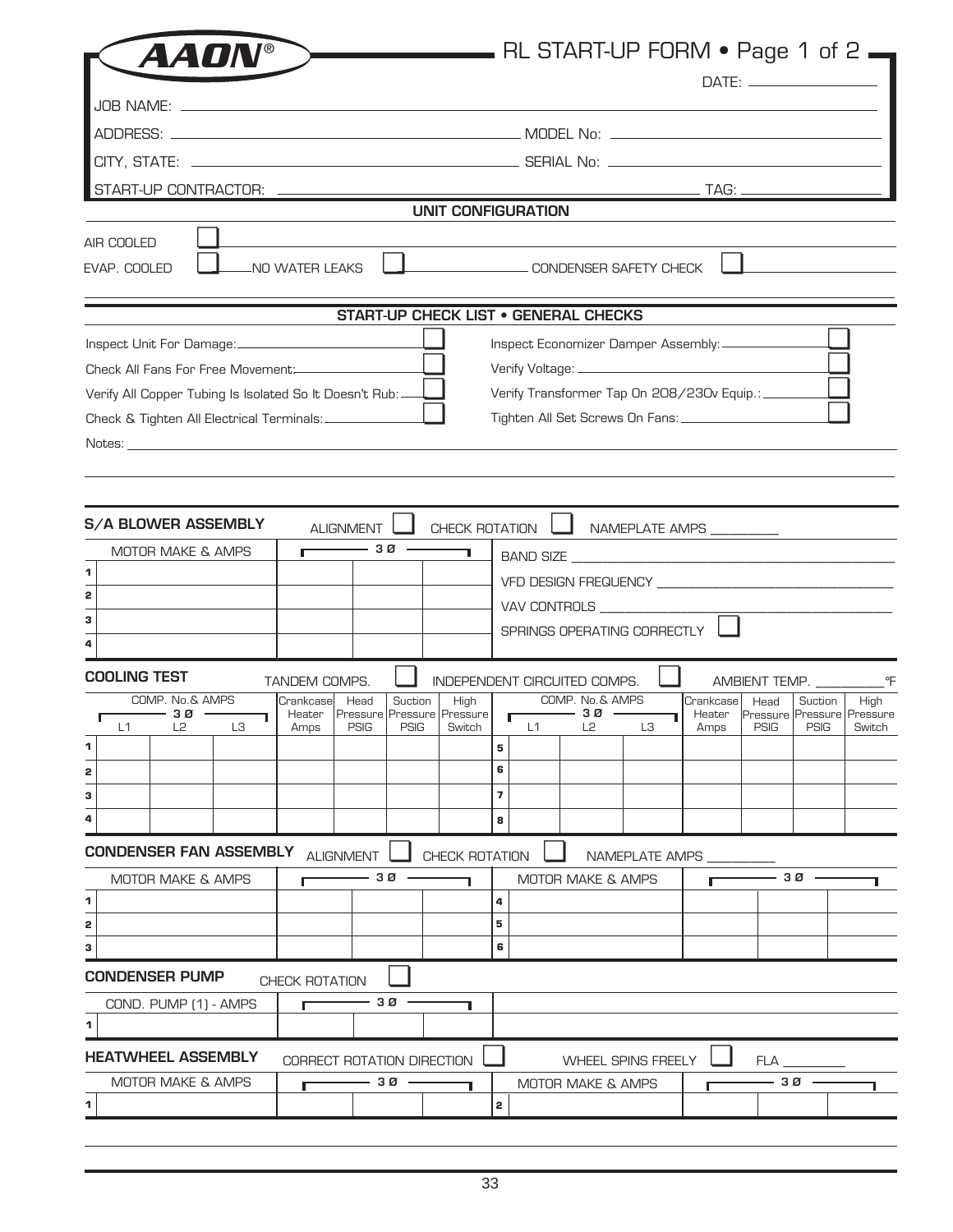|                                                  |                     |                                    |                  |           | RL START-UP FORM • Page 2 of 2. |   |                          |  |
|--------------------------------------------------|---------------------|------------------------------------|------------------|-----------|---------------------------------|---|--------------------------|--|
|                                                  |                     |                                    |                  |           |                                 |   |                          |  |
|                                                  |                     |                                    |                  |           |                                 |   |                          |  |
|                                                  |                     |                                    |                  |           |                                 |   |                          |  |
|                                                  |                     |                                    |                  |           |                                 |   |                          |  |
| POWER EXHAUST / RETURN ASSEMBLY                  |                     |                                    | <b>ALIGNMENT</b> |           | CHECK ROTATION                  |   | NAMEPLATE AMPS _________ |  |
| MOTOR MAKE & AMPS                                | г                   | - 30 -                             |                  |           | MOTOR MAKE & AMPS               | г | — зø -                   |  |
| $\mathbf 1$                                      |                     |                                    |                  | 2         |                                 |   |                          |  |
| <b>ECONOMIZER ASSEMBLY</b>                       |                     | OPERATION CHECK                    |                  |           |                                 |   |                          |  |
| INDICATE ECONOMIZER TYPE:                        |                     |                                    |                  |           |                                 |   |                          |  |
| ECON. MOTOR TYPE:                                |                     |                                    |                  |           |                                 |   |                          |  |
| ECON. CHANGEOVER TYPE & OPERATION:               |                     |                                    |                  |           |                                 |   |                          |  |
| <b>GEARS CHECK:</b><br>CHECK ALL ECON. WIRING:   |                     |                                    |                  |           |                                 |   |                          |  |
|                                                  |                     |                                    |                  |           |                                 |   |                          |  |
| <b>GAS HEATING TEST</b>                          | <b>NATURAL GAS</b>  |                                    | LP GAS           | ш         | STAGES OF HEAT _______________  |   |                          |  |
| PURGE AIR FROM LINES                             |                     | <b>VERIFY PILOT SPARK</b>          |                  |           |                                 |   |                          |  |
| VERIFY INLET GAS PRESSURE: (refer to data plate) |                     |                                    |                  | <b>WC</b> | MANIFOLD LEAKAGE                |   |                          |  |
| <b>MANIFOLD PRESSURE:</b>                        | <b>SINGLE STAGE</b> |                                    |                  | <b>WC</b> | <b>BURNER LIGHTS</b>            |   | <b>FLAME CORRECT</b>     |  |
|                                                  | 1st STAGE LOW FIRE  |                                    |                  | <b>WC</b> | <b>MAIN LIMIT</b>               |   | FAN ON / OFF             |  |
|                                                  |                     | 2nd STAGE HIGH FIRE                |                  | <b>WC</b> | AUX. LIMIT                      |   | ROLLOUT SW.              |  |
| <b>ELECTRIC HEATING TEST</b>                     |                     | STAGES OF HEAT ___________________ |                  |           |                                 |   |                          |  |
|                                                  |                     | <b>HEATER NUMBER &amp; AMPS</b>    |                  |           |                                 |   |                          |  |
| 1                                                |                     | 8                                  |                  |           | LIMIT LOCKOUT                   |   |                          |  |
| 2                                                |                     | 9                                  |                  |           | AUX. LIMIT LOCKOUT              |   |                          |  |
| з                                                |                     | 10                                 |                  |           | <b>DOOR INTERLOCK</b>           |   |                          |  |
| 4                                                |                     | 11                                 |                  |           |                                 |   |                          |  |
| 5                                                |                     | 12                                 |                  |           |                                 |   |                          |  |
| 6                                                |                     | 13                                 |                  |           |                                 |   |                          |  |
| 7                                                |                     | 14                                 |                  |           |                                 |   |                          |  |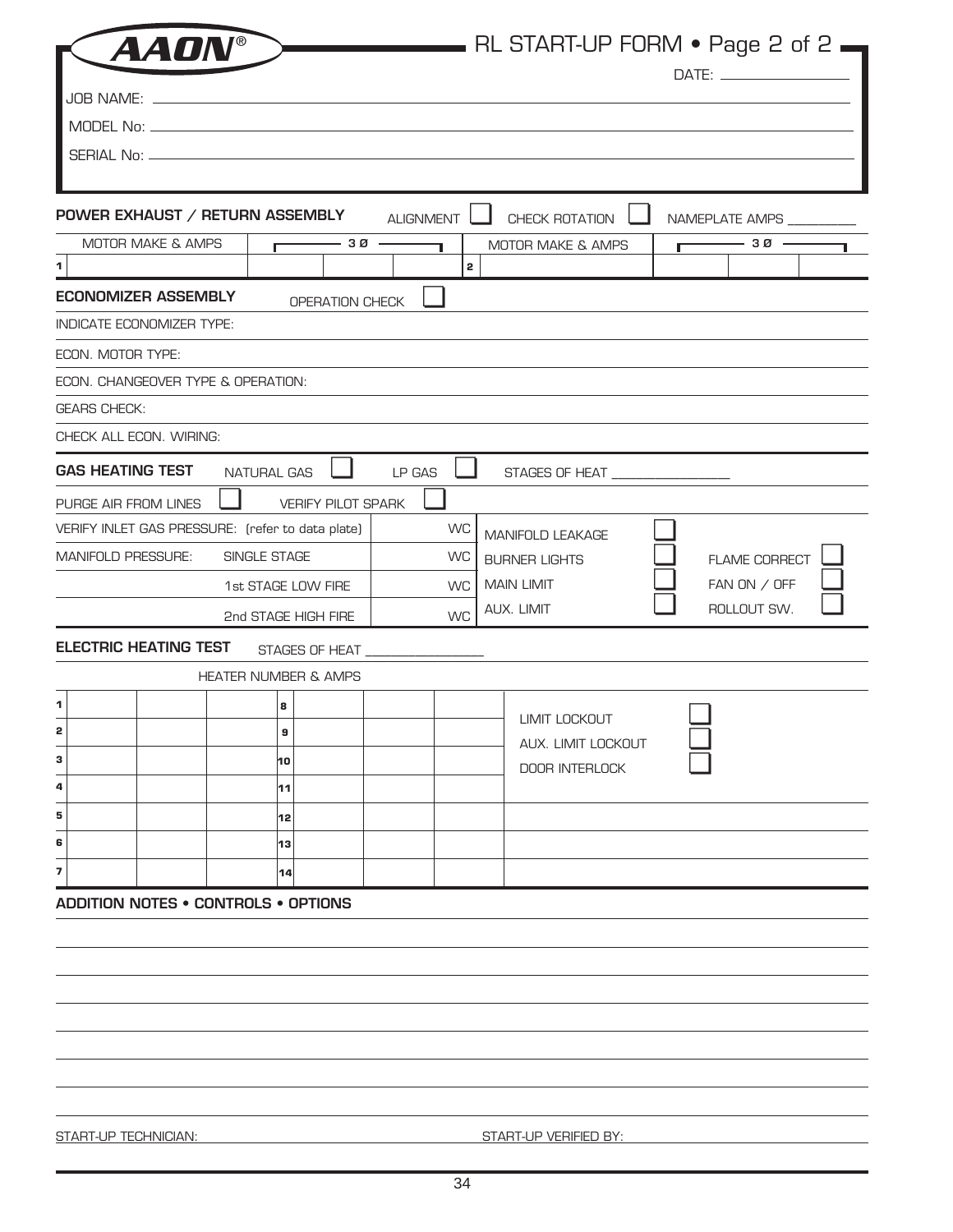